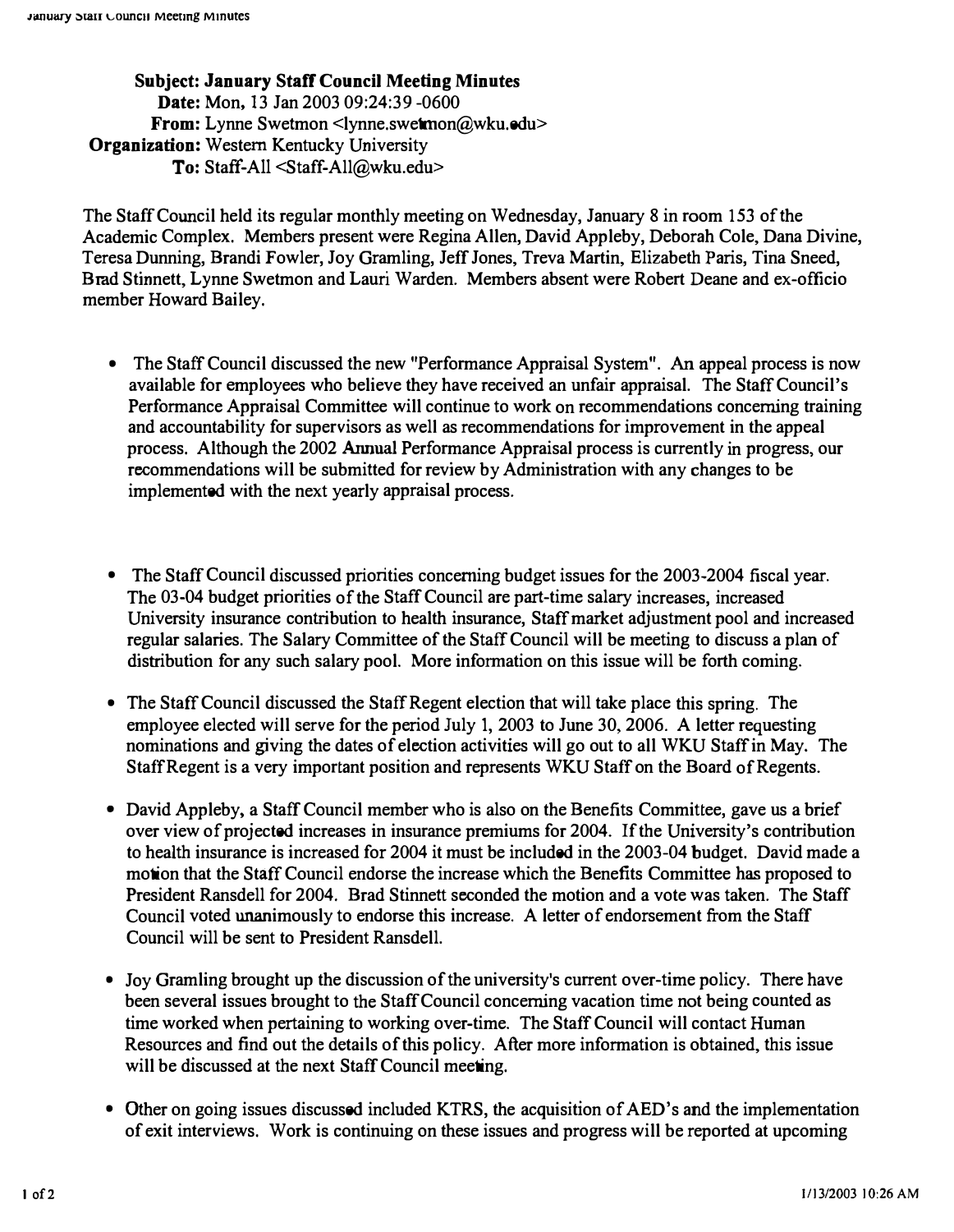Staff Council meetings.

The meeting adjourned at 11:45.

The Staff Council wants to hear from you, Do you have a question, concern or comment? You can now e-mail the Staff Council: staffcouncil@wku.edu

The Staff Council Minutes, Constitution and By-laws are posted on the Staff Council Web Page at: http://www.wku.edu/staffcouncil

---. - .. ---- ·--- -1 Lynne Swetmon <<u>lynne.swetmon@wku.edu</u>> Office Associate Western Kentucky University Mathematics �------.. j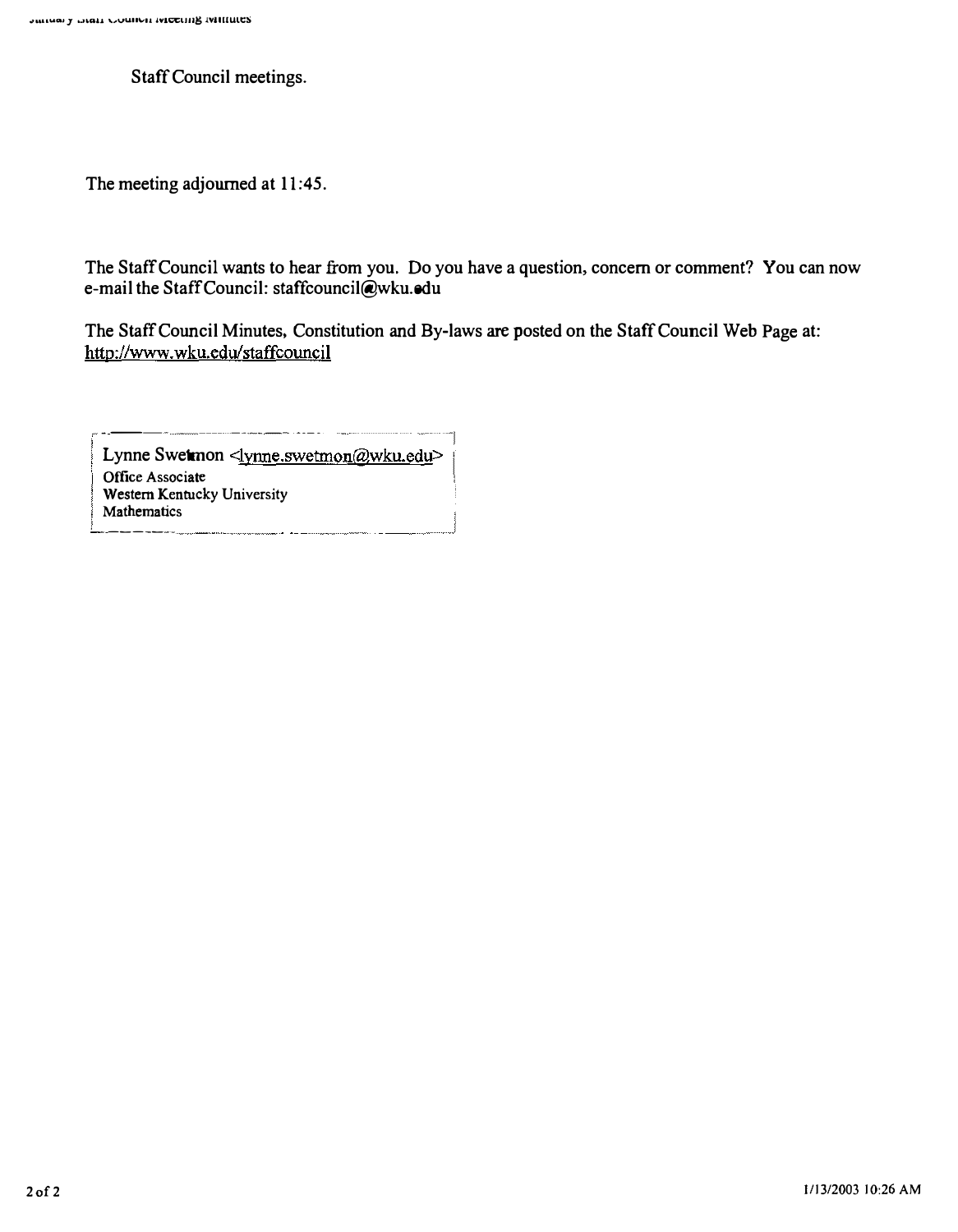Subject: February Staff Council Minutes **Date:** Tue, 11 Feb 2003 12:08:17 -0600 From: Lynne Swetmon <Iynne.swetmon@wku,edu> Organization: Western Kentucky University To: Staff-All <Staff-All@wku.edu>

The Staff Council held its regular monthly meeting on Wednesday, February 5 in room 100 of Cravens. Members present were Regina Allen, Robert Deane, Dana Divine, Teresa Dunning, Brandi Fowler, Joy Gramling, Jeff Jones, Elizabeth Paris, Tina Sneed, Brad Stinnett, Lynne Swetmon, Lauri Warden, and ex-officio Howard Bailey, Members absent were David Appleby, Deborah Cole, and Treva Martin.

- At the Staff Council's request, Dr. Gene Tice, Vice President of Student Affairs & Campus Services, attended the meeting. The Staff Council discussed several issues with Dr: Tice.
- At an earlier meeting the Staff Council had set budget priorities for 2004. We realize that many budget issues are contingent upon the State of Kentucky budget situation; however, we have requested funding for our 2004 priorities. These priorities include increased insurance funding. The Staff Council sent a letter to President Ransdell in January endorsing the Benefits Committee recommendation that the University insurance contribution be increased for 2004. Dr. Tice discussed the issue of rising health care.
- Another priority in addition to regular salary increases is a raise pool for staff market adjustments. The Staff Council has sent a letter to President Ransdell requesting that \$200,000 be included in the 2003-2004 budget for market adjustments for staff. The Salary Committee of the Staff Council will work with Human Resources to identify which group(s) of staff are most in need of market adjustments. Dr. Tice agreed that we are in a very difficult budget situation and it is very important that we do have our priorities in order and to realize that not all the requests can be met.
- Another priority is annual raises for part-time permanent staff. The Staff Council is proposing that annual appraisals and annual raises be made available to our part-time pennanent staff. We feel that part-time staff make a big contribution to the university and are part of the Western family. This is an issue we have discussed with President Ransdell and hopefully will be funded in the next budget cycle. Dr. Tice was glad to receive the infonnation we presented to him on this issue and agrees that the part-time staff do play an important role at Western and that the University is hiring more and more part-time staff.
- The next issue we discussed with Dr. Tice was the need for three AED's (automated external defibrillators) to be placed in the campus police cars. We feel that having AED's in the campus police cars would be the best way to make them accessible to the whole campus. The Preston Center donated one AED to the police department when it upgraded one of their AED's. The campus is grateful for this donation but would still like to have 3 new AED's so that each campus police car would be equipped with a machine that is compatible with the machines that are available in ambulances. Dr, Tice informed the Staff Council that he was well aware of this need and he is looking for possible donors or other sources of funding.
- An issue concerning overtime and the current University policy was discussed with Dr. Tice. Currently, vacation time is not counted as time worked when figuring overtime. An example of this would be if an hourly paid employee is on vacation but is called in on an emergency to work, he/she would not be able to receive overtime pay because their vacation is not counted as time worked. Currently, sick time is counted when figuring overtime. More information on this issue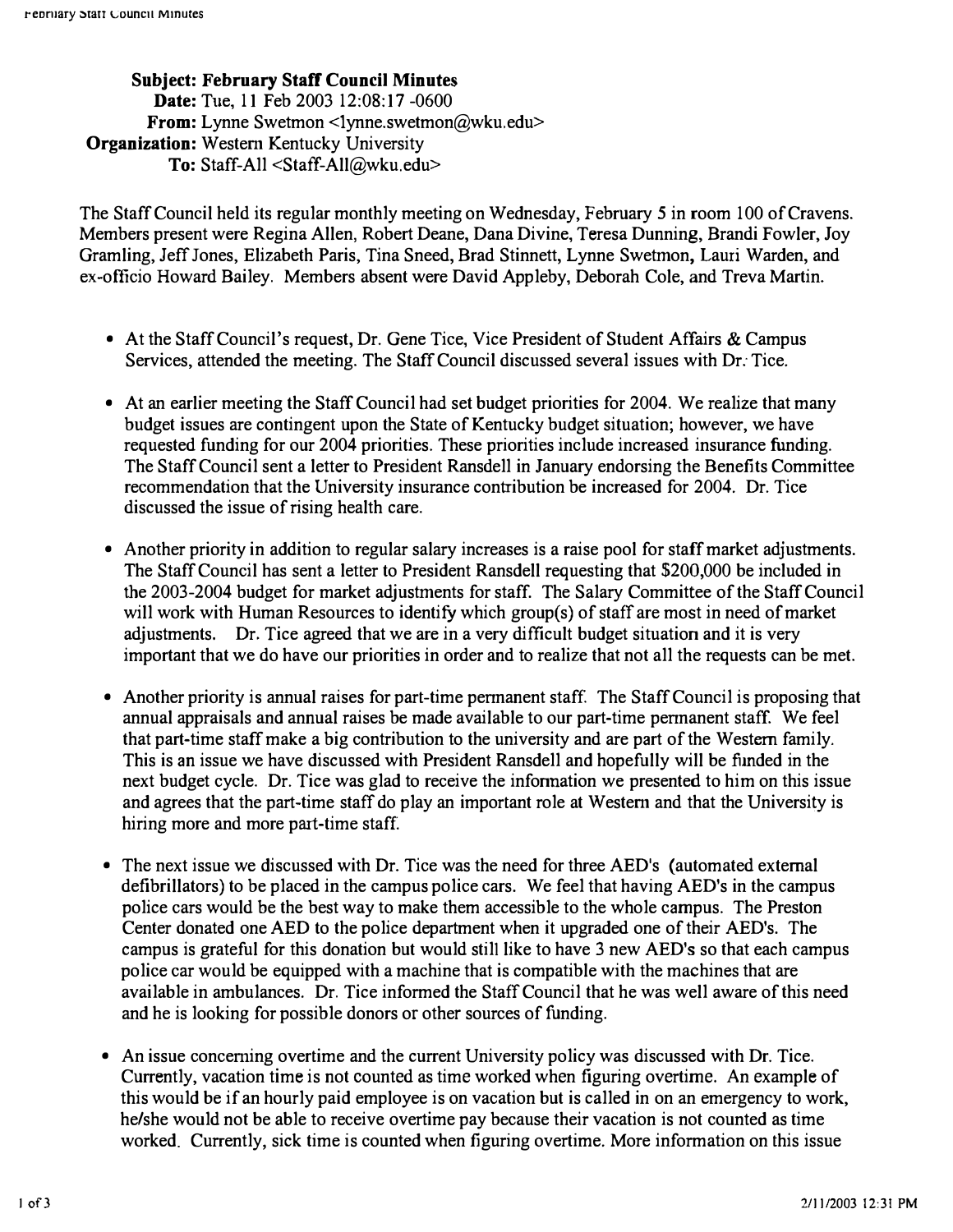will be forthcoming.

- Joy Gramling gave an update on the KTRS issue and we discussed with Dr. Tice how this has been an ongoing issue that the Staff Council has been working on for years. Joy reported that on Monday, February 17, the KTRS committee and Tony Glisson will have a meeting with Bill Leach who works with KTRS in Frankfort. We hope to get some major questions answered at this meeting.
- The Staff Council discussed the new evaluation fonns and the appeal process with Dr. Tice. We informed Dr. Tice that the Staff Council did not endorse the new evaluation form. The Council felt it necessary to take time to research this issue before making recommendations to Human Resources. Our Appraisal Committee is still working on this issue and will make their recommendations at a later date. Dr. Tice believes the evaluation process and appeal process will work. However, there is a need for more training on how to do evaluations.
- Our next topic of discussion is an issue that the Staff Council feels is a very important issue and feels it will affect several of our Western staff. We are looking in to the feasibility of creating a military leave pool. This would be a pool of vacation days donated by staff in order to help our active servicemen and women that may have to leave their jobs for an undetennined period of time to serve our country. Brad Stinnett and Bob Deane will be collecting data on our benclunark institutions to see what benefits they have set up for their military staff. We will continue to work at a fast pace on this issue and more infonnation will be forthcoming.
- Our last topic of discussion with Dr. Tice was that of on-going rumors concerning cutting summer hours and shortening the Christmas vacation. Dr. Tice assured the Staff Council that this is not on the table to be discussed and is just a rumor. An email with the summer hours and the holiday schedule will be sent out as it has in the past. As always, that email states that summer working hours may not apply in all departments especially those having 24-hour operations.
- Other business that has been brought to the Staff Council is on-campus daycare for low income staff and being able to take wellness classes at the Preston Center during working hours. The Staff Council will be doing research on both of these issues and more infonnation will be forth coming. However, one of the committee members did infonn us of the FEBCO program where you can use pretax dollars to pay for your daycare. This is a big savings for those paying for daycare, You can find more infonnation about this program on the Human Resources Website.

The meeting adjourned at 11:45. The next meeting will be held on March 5 at 9:00.

The Staff Council wants to hear from you. Do you have a question, concern or comment? You can now e-mail the Staff Council: staffcouncil@wku.edu

The Staff Council Minutes, Constitution and By-laws are posted on the Staff Council Web Page at: http://www,wku.edulstaffcouncil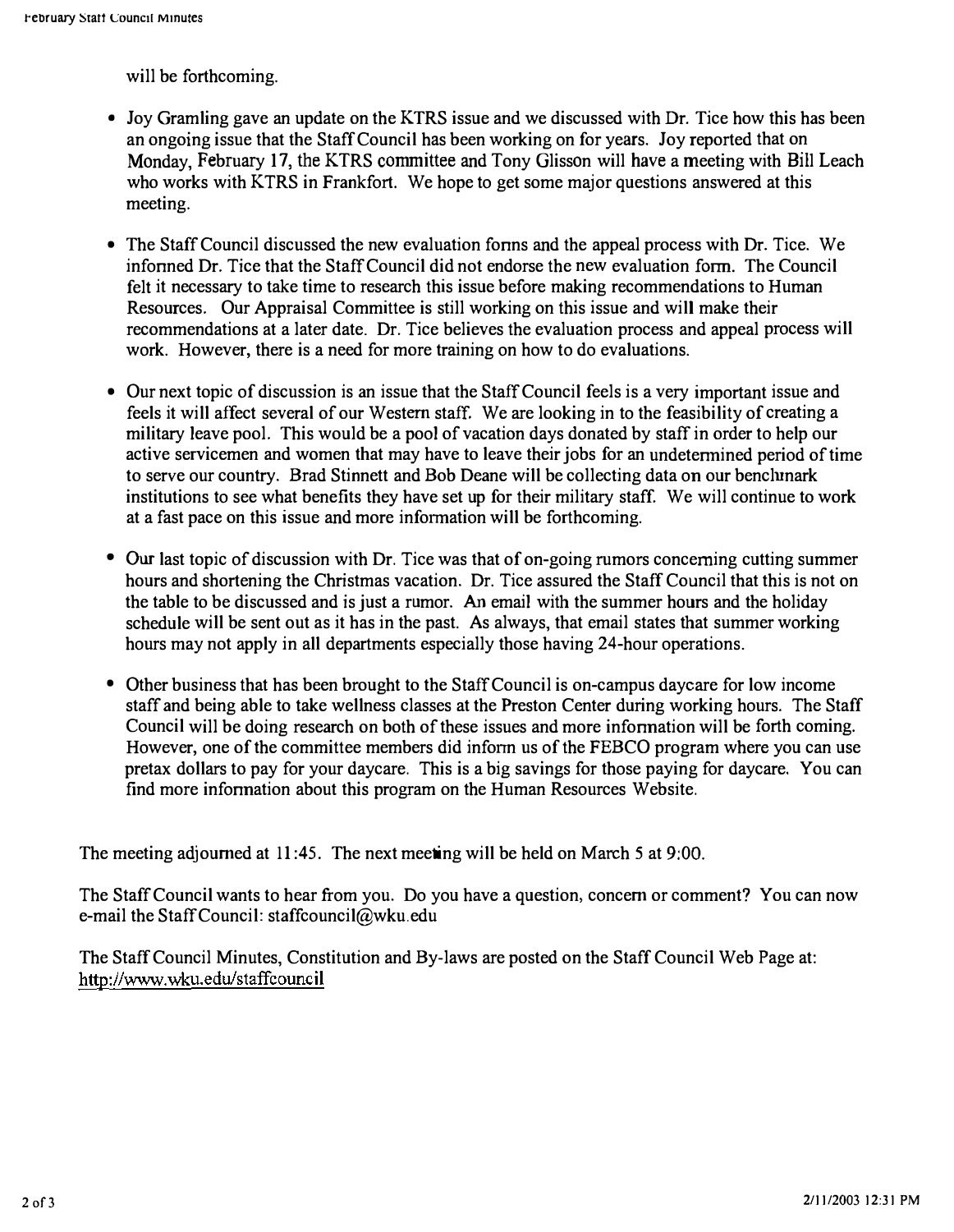SUbject: March Staff Council Minutes Date: Tue, 11 Mar 2003 09:36:23 -0600 From: Lynne Swetmon <lynne.swetmon@wku.edu> Organization: Western Kentucky University To: Staff-All <Staff-All@wku.edu>

The Staff Council held its regular monthly meeting on Wednesday, March 5, at 9:00 in Tate Page Hall room 201. Members present were Regina Allen, David Appleby, Deborah Cole, Bob Deane, Dana Divine, Joy Gramling, Jeff Jones, Treva Martin, Elizabeth Paris, Tina Sneed, Brad Stinnett, Lynne Swetmon, and Lauri Warden. Members absent were Teresa Dunning, Brandi Fowler, and ex-officio member Howard Bailey.

- Melinda Craft, Director of the American Heart Association for the Owensboro, Bowling Green, Glasgow area came to the Staff Council meeting as a means of passing on infonnation concerning the American Heart Walk that will take place on September 13. Kim Orange, a survivor of heart disease, also spoke to the Staff Council about the importance of research and how she is alive today because of this research. Melinda announced that Western came in third place for money raised in the Bowling Green area during last years walk. Melinda and Kim both ask that more people get involved in this very worthy cause this year.
- Elizabeth Paris announced that the Staff Council had been asked if they would like to have staff employees represented on the Enrollment Growth Committee, which will look for alternatives in growth at Western if we continue to not receive the proper funding needed from the state. Since the growth of enrollment affects everyone on campus, the Staff Council feels that it is vital that we are represented on this committee. Pat Jordan and Lynne Swetmon have agreed to be on this committee on behalf of staff employees.
- The next order of business was the upcoming Staff Council election. Representatives will be elected in the following categories: 1 position for part-time employees, 2 positions for professional non-faculty, and 1 position in the secretary/support personnel category. Letters requesting nominations to fill these positions will be sent from Human Resources on March 19. Nominations will cease on April 2. The on-line election will take place on April 16. Since there are no at-large or Facilities Management positions open, the Staff Council will not be setting up polling places at Facilities Management since DFM employees will not be voting this time.
- Jeff Jones and Joy Gramling reported that the Staff Council KTRS Committee and Tony Glisson met with Bill Leach from KTRS in February to explore the possibilities of staff KTRS members using accrued sick time toward retirement. Discussions are ongoing but progress is being made. We are hoping to get a formal response from Frankfort by June 30th.
- The Performance Appraisal/Merit Raise Committee has been checking with benchmark institutions and has come up with some good ideas concerning the appraisal form, appeals process, etc. The committee will be meeting again soon and more details will be forth coming.
- At the February Staff Council meeting, there was discussion about on-campus daycare for low-income staff employees. Regina Allen and Tina Sneed did some research on daycare and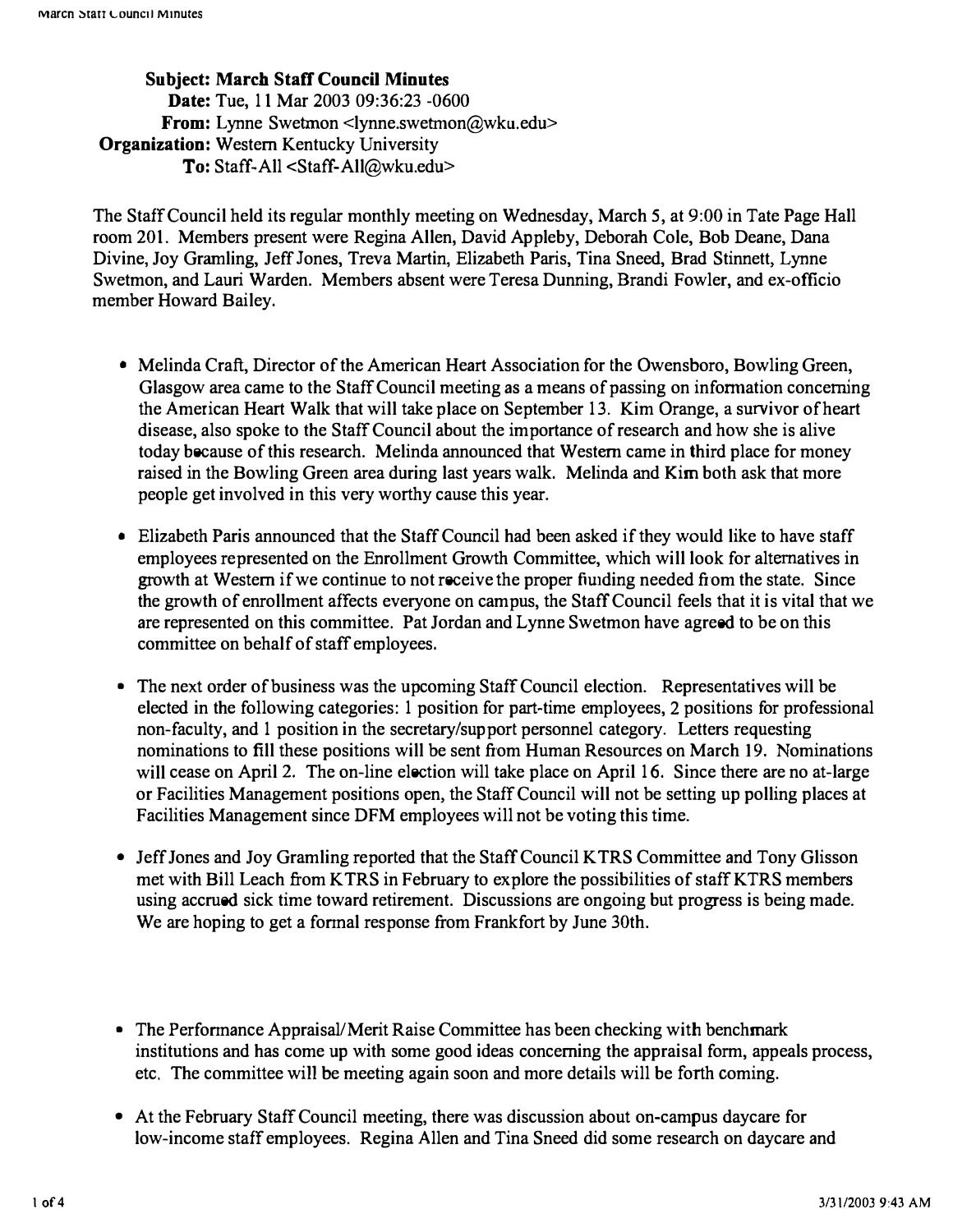Jf you plan to bring your child to Sick Bay, please contact the Pediatric Unit one (1) hour prior to your arrival (745-1018).

A fee of\$15.00 is charged for a IO-hour stay. For each additional hour after 10 hours, there is a \$2.00 charge; if the stay is less than 10 hours, the fee is \$2.00 an hour. (This fee subject to change.)

Medical Center employees are charged \$12.00 for a IO-hour stay, or \$1.60 per hour.

Payment needs to be made in the Patient Registration office, (Emergency Room if Patient Registration office is not open), on the first floor, prior to taking your child to 5C.

Please show your receipt to the nurse when you arrive on the unit. Patient Registration hours are from 6:00 A.M. to 10:00 P.M.

Meals and snacks will be provided to toddlers and school age children. If parents prefer jarred baby foods, they will need to bring such food,

If the child takes fonnula, the parent should bring a sufficient amount.

If diapers are necessary for the child, the parent should bring a sufficient supply and they should be disposable.

The child may wear his own clothing and may bring a favorite toy and small blanket.

Prescribed medication, brought with the child, will be administered by the staff.

The medication should be in the original container labeled with the child's name, name of drug, and dose and time to be given.

Should them be any change in your child's condition, we will notify you. Sick Bay is located on the Pediatric Unit on the fifth floor-Unit 5C.

250 Park Street P.O. Box 90010 Bowling Green, KY 42102-9010 (270) 745-1000

Lynne Swetmon <<u>lynne.swetmon@wku.ed</u>u> Office Associate Western Kentucky University Mathematics and the state of the state of the state of the state of the state of the state of the state of the state of the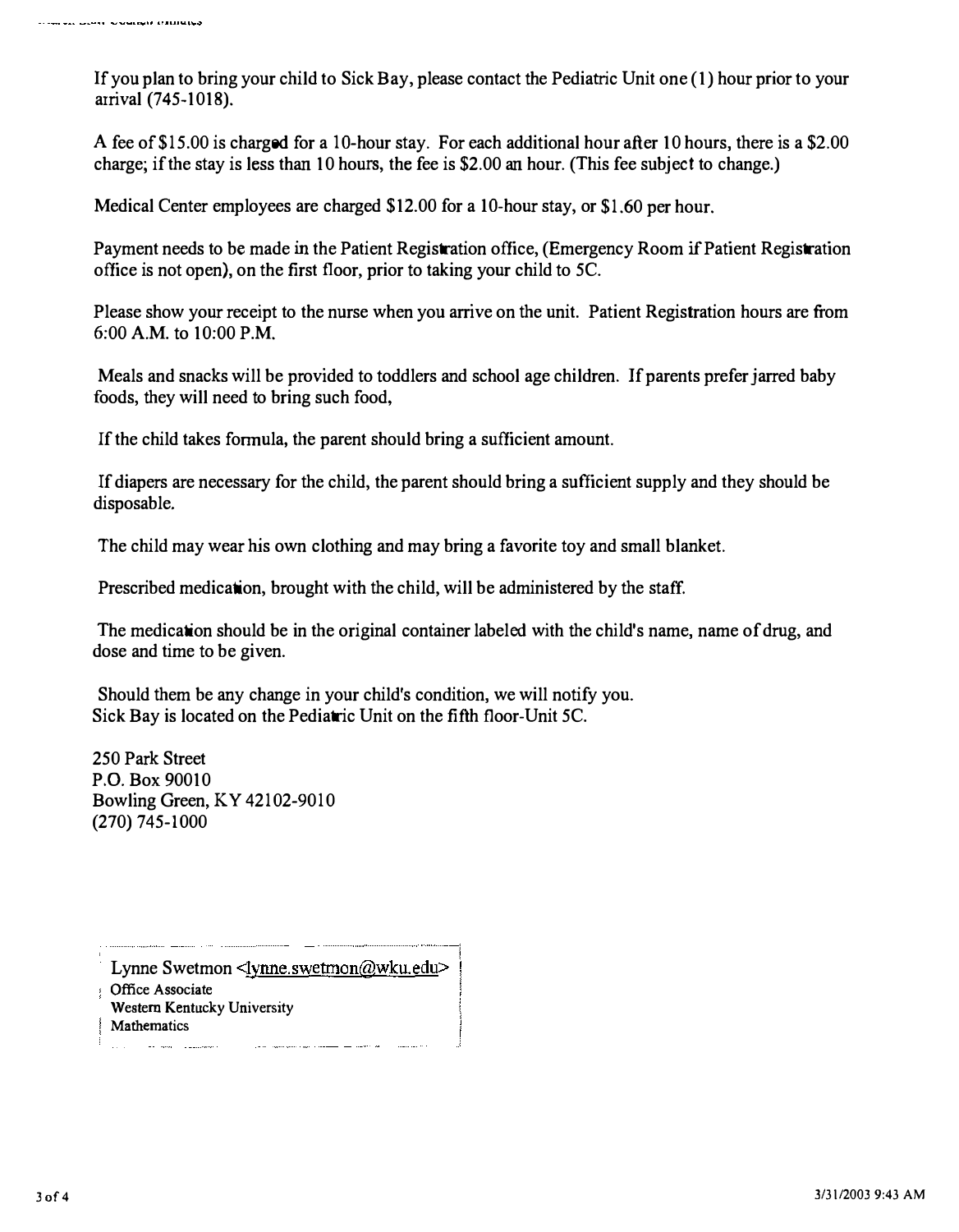## Subject: Special March Meeting Minutes Date: Wed, 02 Apr 2003 15:50:02 -0600 From: Lynne Swetmon <lynne.swetrnon@wku.edu> Organization: Western Kentucky University To: Staff-All <Staff-All@wku.edu>

The Staff Council held a special meeting on wednesday, March 26, 2003 at 9:00 in cravens 100 to discuss health insurance. Members present were Regina Allen, David Appleby, Robert Deane, Teresa Dunning, Jeff Jones, Elizabeth Paris, Lynne Swetmon and Lauri Warden. Members absent were Deborah Cole, Dana Divine, Brandi Fowler, Joy Gramling, Treva Martin, Tina Sneed, Brad stinnett and ex-officio member Howard Bailey.

This meeting was called in order to discuss health insurance. The Budget Council recommended that the university's contribution be increased by \$20 per employee per month beginning January 2004. With the anticipated increase of 17% for insurance premiums for 2004, the Staff Council opposes this \$20 increase. Earlier this year the Benefits Committee had asked that the university's contribution be raised to \$59 per employee per month. The Staff Council sent a letter to the president supporting the Benefits Committee request of \$59. The Staff Council thought it imperative to have a meeting to discuss possible options. After discussing possible solutions, the Staff Council was in agreement that in order to do what was best for all staff employees, we felt it necessary to write another letter to the President requesting the \$59 increase on the university's contribution.

The meeting adjourned at 9:55. The next Staff Council meeting will be held at 9:00 a.m. on April 2 in room 108 of Potter Hall.

The Staff Council wants to hear from you. Do you have a question, concern or comment? You can now e-mail the Staff Council: staffcouncil@wku.edu

The Staff Council Minutes, constitution and By-laws are posted on the Staff Council Web Page at: http://www.wku.edu/staffcouncil

Lynne Swetmon  $\langle \text{ynne}.\text{switch}(\hat{a})\text{wku}.\text{edu}\rangle$ Office Associate Western Kentucky University Mathematics

 $\sim$   $\sim$   $\sim$   $\sim$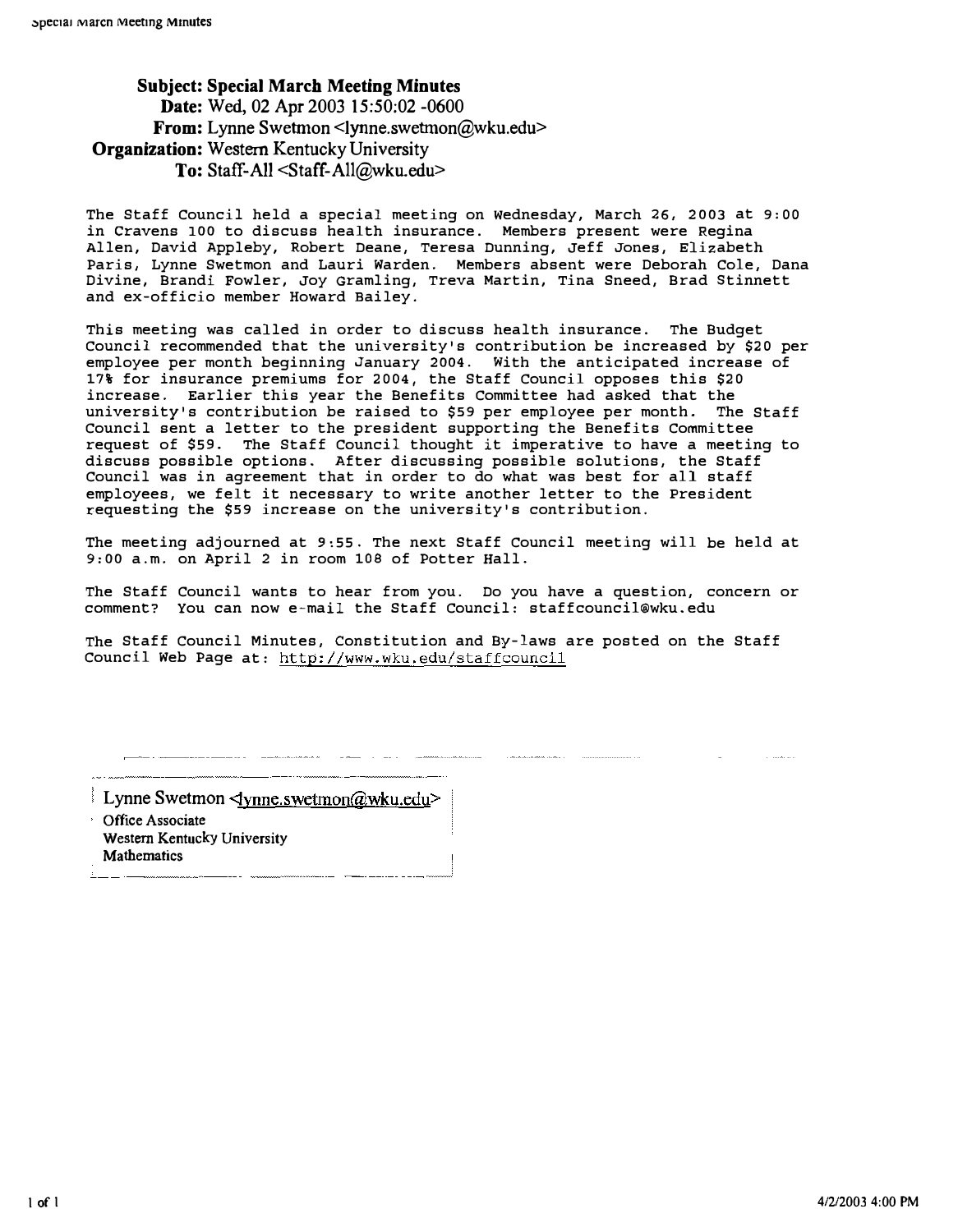Subject: April Staff Council Minutes Date: Wed, 16 Apr 2003 15:47:01 -0500 From: Lynne Swetmon <lynne.swetmon@wku.edu> **Organization:** Western Kentucky University To: Staff-All <Staff-A1I@wku.edu>

The Staff Council held its' regular monthly meeting on Wednesday, April 2, 2003 in room 108 of Potter Hall. Members present were David Appleby. Regina Allen, Dana Divine. Teresa Dunning, Brandi Fowler, Joy Gramling, Jeff Jones, Treva Martin, Elizabeth Paris, Lynne Swetmon and Lauri Warden. Members absent were Deborah Cole, Bob Deane, Brad Stinnett and ex-officio member Howard Bailey.

- Elizabeth Paris announced that we have a good number of candidates running in the upcoming Staff Council election. An e-mail will go out the week of April 7 letting staff members know who the candidates are. The on-line election will take place on April 16. Employees will receive an e-mail with a link that will let them vote.
- Elizabeth Paris also reported on the upcoming Staff Regent election. Staff employees will receive an e-mail on May 5 requesting nominations. Paper nomination forms will be sent to facilities management. Nominations will cease on May 19. On May 26, the names of the candidates will be distributed to staff employees. On June 9 there will be a candidate forum in Grise Hall auditorium beginning at 10:00. The length of this forum will depend on the number of candidates. The on-line election will take place on June 10 and the Staff Regent will take office on July I.
- The KTRS Committee reported that official communication on behalf of KTRS employees has been sent to Frankfort. The committee has requested a ruling by June 30. More information on this progress will be forthcoming.
- The Military Leave Committee reported that they are continuing research for military leave benefits that our benchmark institutions offer. Any suggestions that the committee brings to the Staff Council will then be forwarded to Human Resources.
- David Appleby, who also serves on the Benefits Committee reported that we are still in the same situation we were at the last Staff Council meeting. There was a long discussion on the possible ramifications to lower paid staff employees if the President approves the recommended \$20 increase per employee per month.
- The Staff Council's Performance Appraisal Committee has continued working on recommendations for improvements on the evaluation form. The committee is currently working on a rough draft that will later be presented to administration. There was also discussion concerning the proper training and accountability for supervisors who are doing the evaluating. This is something the committee will continue working towards.
- Elizabeth Paris was pleased to announce that we have achieved one of our main goals this year. The proposed 2004 budget includes \$30,000 for regular part-time employee salary increases. Revenue Dependent and Grant accounts would have to fund their own increases for regular part-time employees. The Staff Council is very excited about this achievement and we are grateful to President Ransdell for making this one of his priorities.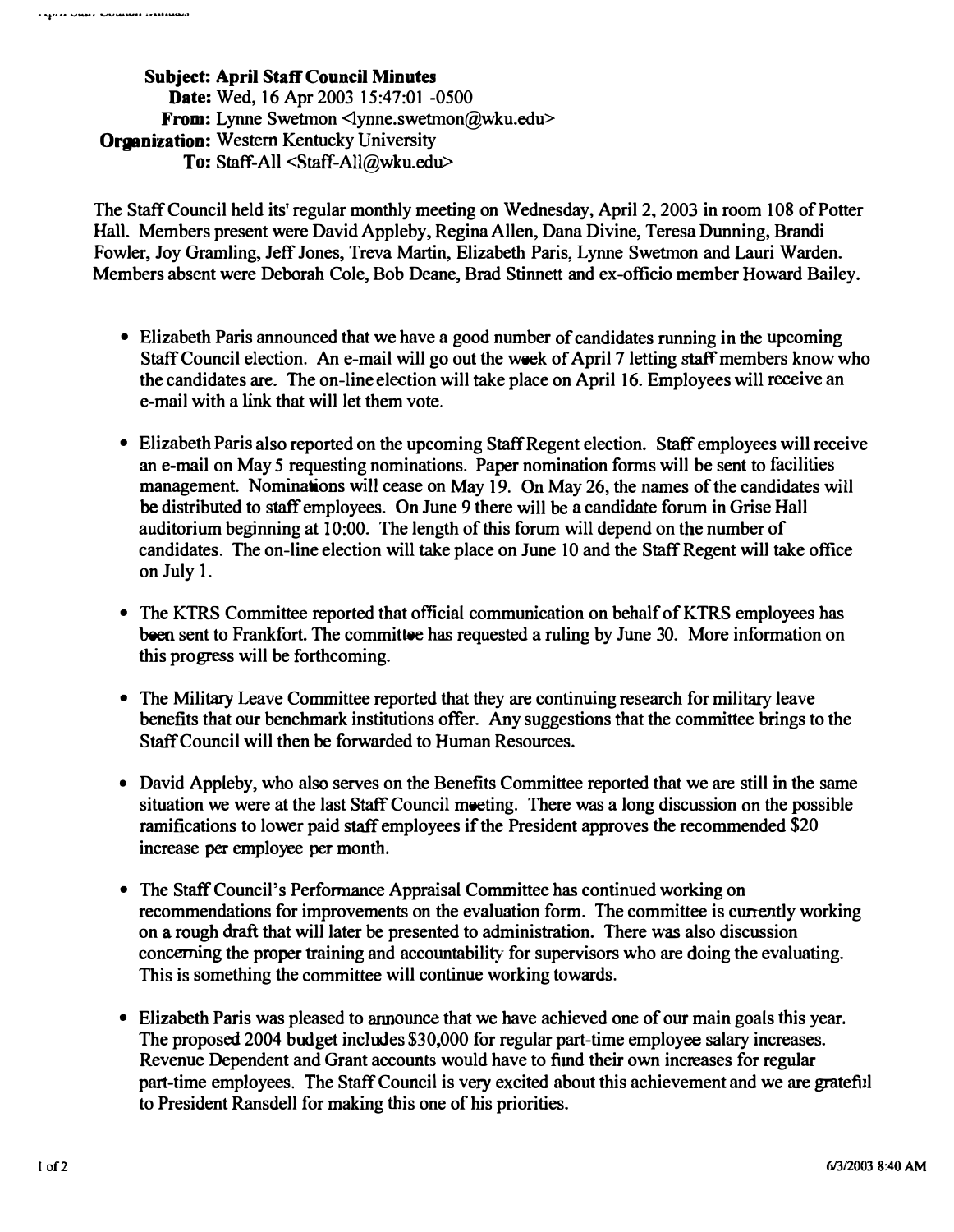• Elizabeth Paris discussed the upcoming retreat. The Staff Council Retreat will take place on June 4th. This is an all day retreat where the Staff Council discusses goals that were achieved during the year. It is also a day to set new goals and discuss possible new committees. This is also a day to welcome new incoming Staff Council Members and a time to say good-bye to the outgoing members.

The meeting adjourned at 11:30.

 $\frac{1}{2}$  , and  $\frac{1}{2}$  is a matrix of matrix  $\frac{1}{2}$ 

J.

The next Staff Council meeting will be held on May 7 at 9:00.

The Staff Council wants to hear from you. Do you have a question, concern or comment? You can now e-mail the Staff Council: staffcouncil@wku.edu

The Staff Council Minutes, Constitution and By-laws are posted on the Staff Council Web Page at: http://www.wku.edu/staffcouncil

Lynne Swetmon <lynne.swetmon@wku.edu> Office Associate Western Kentucky University Mathematics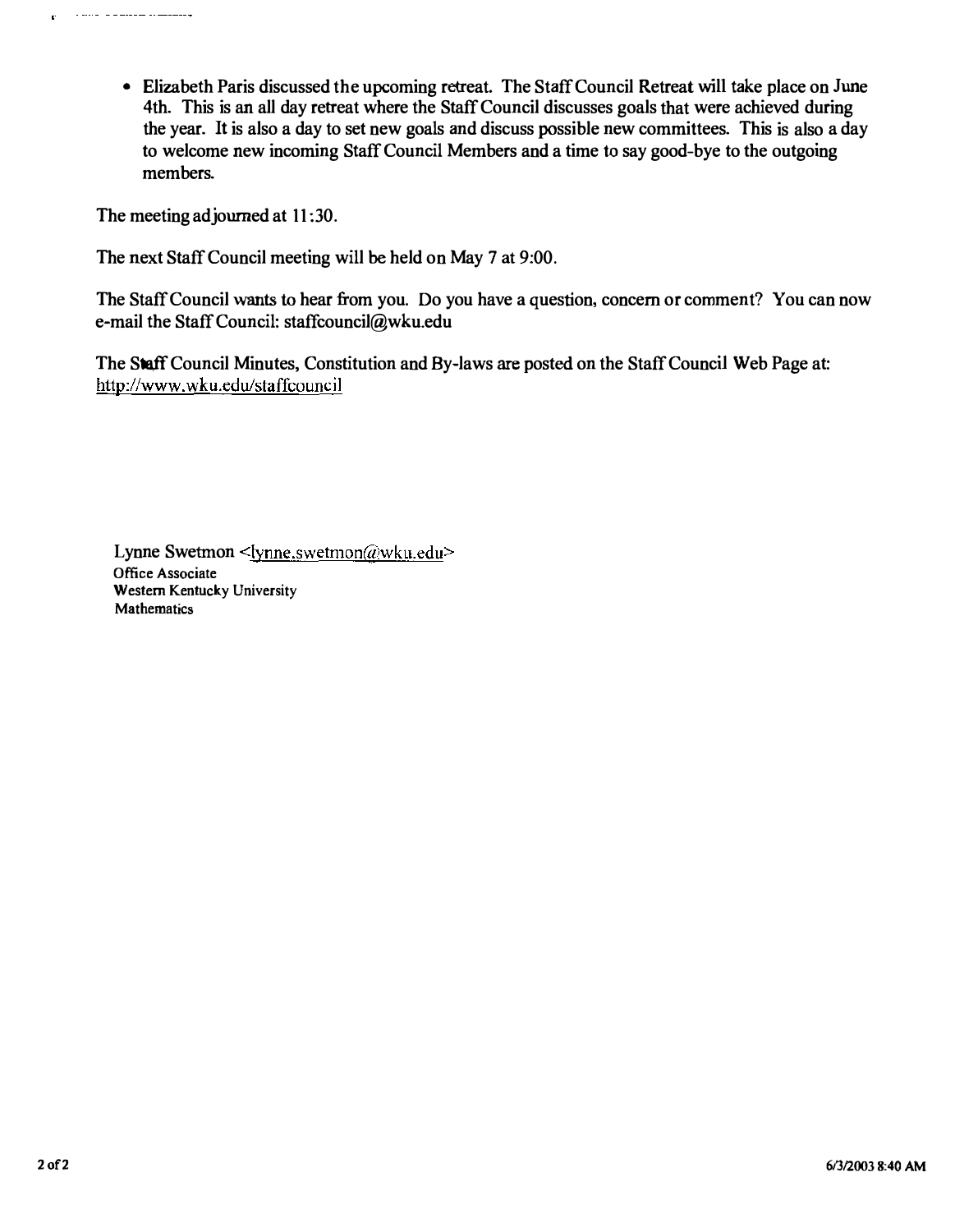Subject: May Staff Council Minute. Date: Tue, 13 May 2003 09:52:31 -0500 From: Lynne Swetmon <lynne.swetmon@wku.edu> Organization: Western Kentucky University To: Staff -All <Staff-Al1@wku.edu>

The Staff Council held its' regular monthly meeting on Wednesday, May 7 at 9:00 in Academic Complex 213. Members present were David Appleby, Deborah Cole, Teresa Dunning, Brandi Fowler, Joy Gramling, Jeff Jones, Tina Sneed, Lynne Swetmon, Lauri Warden and ex-officio member Howard Bailey. Members absent were Regina Allen, Robert Deane, Dana Divine. Treva Martin, Elizabeth Paris and Brad Stinnett.

- Jeff Jones and Lauri Warden gave an update from the Workplace Violence Committee. The committee met with Dr. Tice, Tony Glisson, Police Chief Bob Deane, and Captain Phelps of the WKU police department to discuss various ideas for a University policy. The committee presented a draft proposal to the Staff Council. The Staff Council will review the policy and take a vote at the next meeting.
- Jeff Jones also gave an update from the Performance Appraisal Committee. The committee presented a new performance appraisal form that they feel would be beneficial to all employees when being evaluated. This committee hopes to have recommendations to improve the merit raise/performance appraisal system ready for consideration by the Staff Council at our June retreat.
- Joy Gramling reported on the increase of the University contribution toward health insurance for calendar year 2004. At the University Senate meeting, President Ransdell agreed to increase the University's contribution to \$40.00 per month per employee. This is an increase from the original \$20.00 that had been proposed earlier by the Budget Council.
- Howard Bailey gave an update on some matters that will be passing through the Board of Regents on Friday, May 9. Some of those items include the purchasing of a piece of property on Normal Drive, selling a piece of property to BGMU to place a water tower and student fee increases.
- Joy Gramling was concerned that we still have not had any success on finding available funding to purchase AED's (automated external defibrillators). Joy also brought us infonnation on where to purchase these at a very reasonable price. Howard Bailey informed us that Western was looking into different avenues for possible funding. More information on this will be forth coming.
- David Appleby reported that the proposal for cross-referencing of the tuition discount (for dependents) for employees whose spouse also is employed by Western was turned down by the President. The Staff Council has also been asked to look at the issue of cross referencing spouse tuition benefits. The Staff Council will continue to research this policy and will have further discussion at the June meeting.
- Lynne Swetmon reported on the progress of the Enrollment Growth Committee. This committee has meet twice and is trying to determine what, if any, steps need to be taken to curb enrollment if proper state funding is not provided as it should be. The committee will continue to meet over the summer and more information will be forth coming.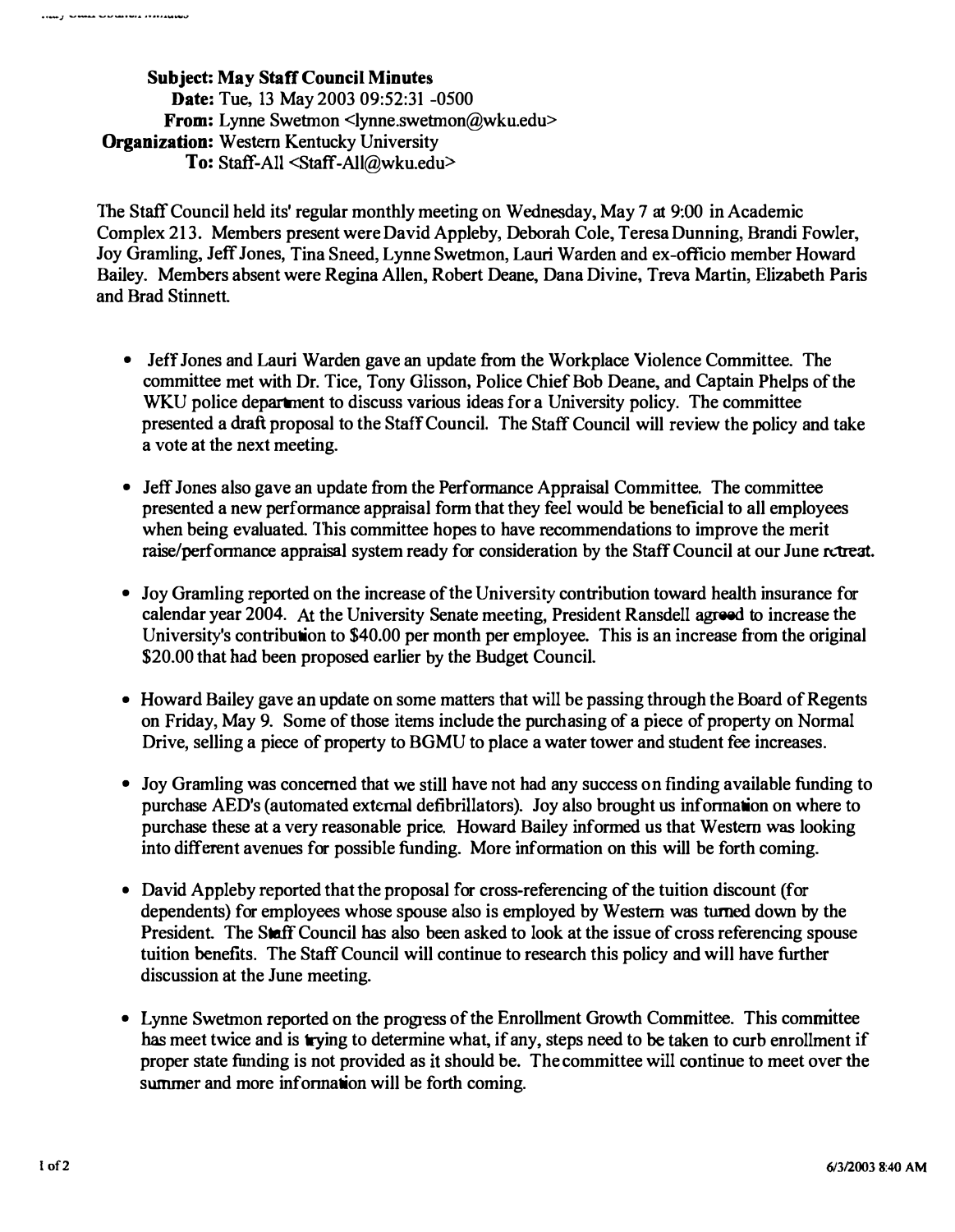• The Staff Council discussed agenda items that we feel need to be addressed at our annual retreat in June. At this retreat, we will discuss goals for next year, meet our newly elected representatives, elect officers for next year and prepare for the Staff regent forum, which will be held on June 9th in Grise Hall Auditorium.

The meeting adjourned at 11:45

The next Staff Council meeting will be our annual retreat and will be held on June 4 from 8:00 - 4:00 at the Ag Expo room 113.

The Staff Council wants to hear from you. Do you have a question, concern or comment? You can now e-mail the Staff Council: staffcouncil@wku.edu

The Staff Council Minutes, Constitution and By-laws are posted on the Staff Council Web Page at: http://www.wku.edu/staffcounciJ

Lynne Swetmon <lynne.swetmon@wku.edu> Office Associate Western Kentucky University Mathematics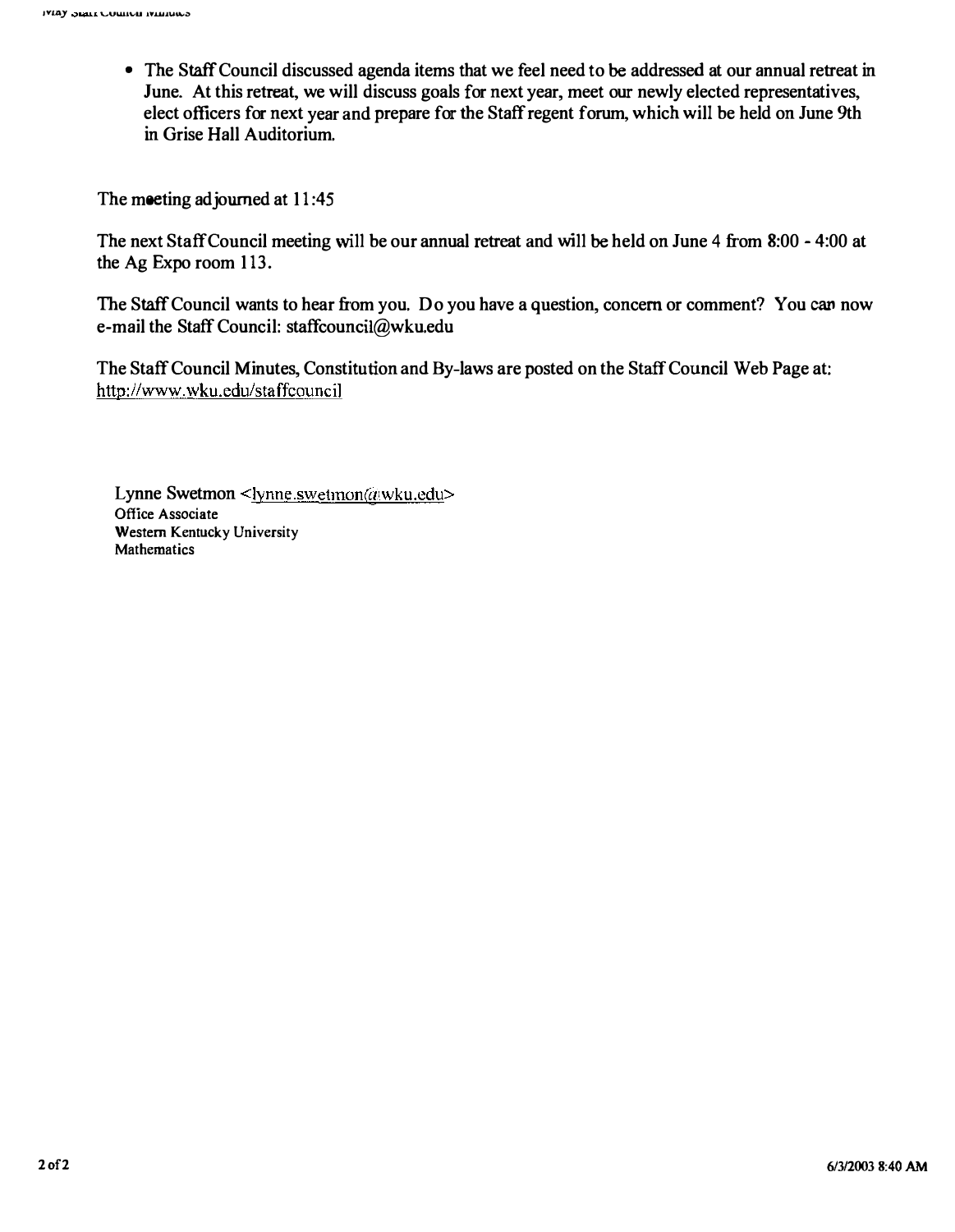From: Lynne Swetmon <lynne.swetmon@wku.edu> Organization: Western Kentucky University To: Staff-All <Staff-All@wku.edu>

The Staff Council held its annual retreat on Wednesday, June 4, 2003 in room 131 of the Western Ag Expo Center. Members present were Regina Allen, David Appleby, Patty Booth, Robert Deane, Dana Divine, Teresa Dunning, Brandi Fowler, Joy Gramling, Jeff Jones, Treva Martin, Elizabeth Paris, Tina Sneed, Brad Stinnett, Heather Stubblefield, Lynne Swetmon, Lauri Warden and ex-offico member Howard Bailey. Deborah Cole was absent.

- Elizabeth Paris began the meeting by welcoming two new members, Patty Booth and Heather Stubblefield. Elizabeth gave a brief orientation for new members giving a general overview of how the Council works and what is expected of the membership.
- Joy Gramling read over recommendations that the Performance Appraisal Committee has worked very bard on for several months. After a long discussion of possible wording, it was decided that a few revisions would be made and voted on at the July meeting. Once approved, the Staff Council will take these recommendations to the President, members of the Administrative Council and Tony Glisson in Human Resources.
- Next on the agenda was to take a look at the Staff Council's accomplishments for 02-03. They are as follows:

hnplementation of the Staff Leadership Institute Annua1 raises for part-time pennanent staff Requested that Micro-computing provide introductory computer classes for employees who are in need of the most basic computer training. Helped to get the University's contribution towards insurance raised Researched and presented infonnation on workplace violence prevention policy Fail Break Brunch First on-line Staff Regent Election

• The Staff Council went over our standing committees and added members as needed. The committees and members are listed below.

## Staff Council Committees

KTRS - Working to allow staff to use accumulated sick time toward retirement. Members; Tony Glisson, Joy Gramling, Richard Greer, Jeff Jones, and Scott Taylor.

Salary Committee - Working to advise the Budget Council on staff salary issues. Members; Elizabeth Paris- Chair, Patty Booth, Bob Deane, Jeff Jones, and Lynne Swetmon.

Staff Representatives on University Committees Shared Medical Leave - Brian Ward University Benefits - David Appleby Staff Leadership Program - Howard Bailey, Lynne Swetmon, Lauri Warden and Regina Allen is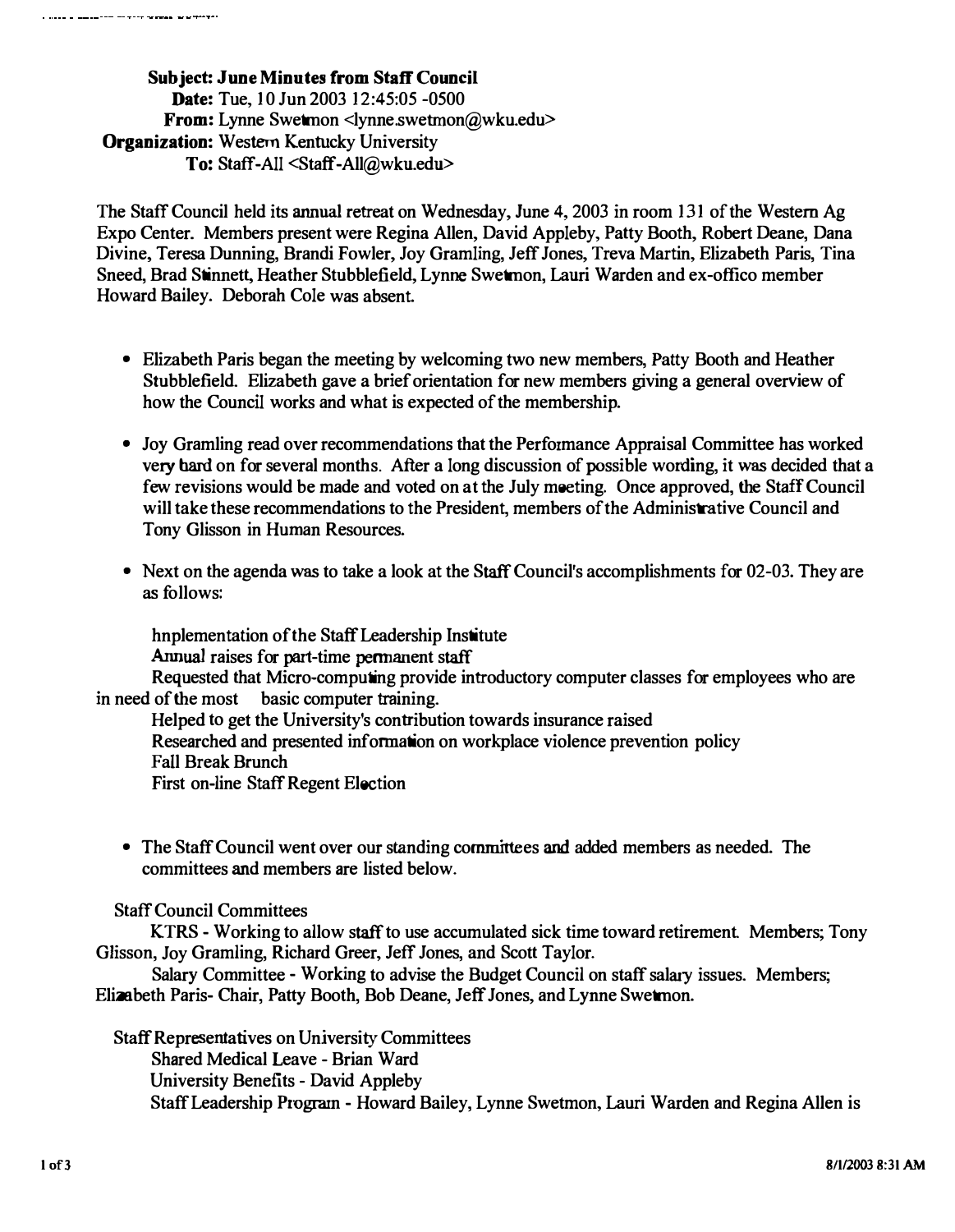an alternate.

وبالمستران ال

Budget Council - Elizabeth Paris Staff Excellence Awards - Brandi Fowler and Lauri Warden Parking and Transportation - Regina Allen

- Meeting dates were set for 03/04, generally the regular monthly meeting will be held from 9:00 to 12:00 the first Wednesday of each month. The Fall Break Brunch will be held October 2, 2003. Dates for StaffCouncil election will be added to the calendar.
- Next, a discussion concerning some possible changes to the Staff Regent Guidelines took place. The following changes were voted on and will be in place for the 2006 election. In order to be eligible to run for Staff Regent an employee must be employed with the university for a minimum of 5 years full-time continuous employment. Only full-time staff members can run, nominate and vote in this election. Changes were made in the guidelines for the Staff Regent forum, including time allowed to answer questions, and time allowed for opening and closing statements.
- At 11:30 we took a break for a pot luck luncheon. President Ransdell, Tony Glisson and Dr. Gene Tice were our invited guests for lunch. President Ransdell updated the Council on issues including construction in progress, upcoming projects, and the raise in the University's contribution to health insurance. There was discussion on the proposal that would allow an employee and spouse to cross reference the dependent tuition discount, but the President turned it down noting that it would cost too much money to affect too few employees. He also answered questions from Council members on various other subjects. President Ransdell then left the meeting.
- Tony Glisson updated the Council on new employee training/orientation programs that are to be implemented over the next year, exit interviews, and KTRS Committee which will have a definite response from Frankfort by June 30. The Council then approached Tony Glisson with an update from the Performance Appraisal Committee. Tony agreed with most of the items but agreed that some adjustments needed to be made before making a fonnal proposal.
- The Staff Council agreed to table the review of the Staff Council Constitution and By-Laws for changes, deletions, additions, etc. until the July meeting.
- The last item for the day was the nominations for officers for 03/04 votes were taken and the results are as follows Elizabeth Paris - Chair, Lynne Swetmon - Secretaryffreasurer, Jeff Jones - Web Master.

The meeting adjourned at 4:00. The next Staff Council meeting will take place July 2 at 9:00 in TCCW 368.

The Staff Council wants to hear from you. Do you have a question, concern or comment? You can now e-mail the Staff Council: staffcouncil@wku.edu

The Staff Council Minutes. Constitution and By-laws are posted on the Staff Council Web Page at: http://www.wku.edu/staffcouncil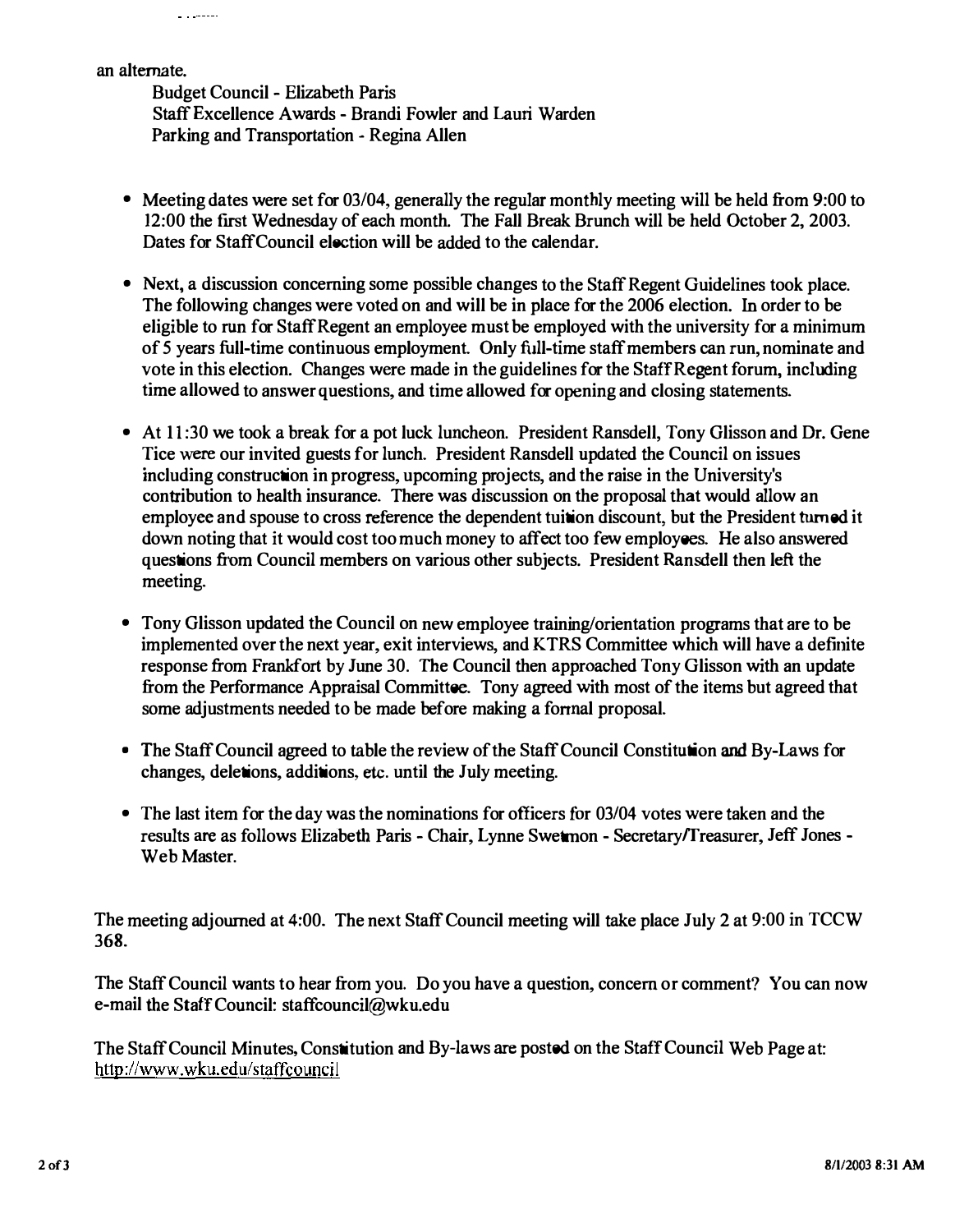## Subject: July minute. Date: Mon, 07 Jul 2003 08:32:52 -0500 From: Lynne Swetmon <lynne.swetmon@wku.edu> **Organization: Western Kentucky University** To: Staff-All <Staff-A1I@wku.edu>

The Staff Council held its regular monthly meeting on Wednesday, July 2 in TCCW 369. Members present were Regina Allen, David Appleby, Patty Booth, Bob Deane, Teresa Dunning, Brandi Fowler, Joy Gramling, Jeff Jones, Treva Martin, Elizabeth Paris, Heather Stubblefield, Lynne Swetmon and Lanri Warden. Tina Sneed was absent.

- David Appleby gave a presentation on UK's Health Literacy Program. This program allows employees to research and compare different plans. This program (which is on a CD) allows an employee to obtain information on out-of-pocket expenses for various operations and procedures. David felt it would be of great benefit to Western employees to have such a program. More information on this will be forth coming.
- The Staff Council reviewed the Staff Regent guidelines in great detail. Regina Allen and Brandi Fowler will do some research on guidelines at the other Kentucky Universities. Once all changes and additions bave been completed, the guidelines will be voted on and approved by the Staff Council. The new Staff Regent guidelines will be posted on the Staff Council website.
- Joy Gramling asked that we go over the final draft of the performance appraisal/merit raise proposal that the Performance Appraisal Committee bas been working on for the past year. After looking over the proposal and having a discussion period, Brandi Fowler motioned that we approve the conunittee recommendations and the new evaluation form. Jeff Jones seconded the motion. A vote was taken and passed unanimously. Elizabeth Paris will send the proposal to President Ransdell, Administrative Council and Tony Glisson. More information on this will be forthcoming.
- The Staff Council went over goals from 02-03 that are not accomplished yet but are still in process. Those goals include: exit interviews, enhancing new employee orientation and training process, and the KTRS issue.
- The Staff Council decided on new goals for the 03-04 year and they are as follows: Improving staff salaries and henefits, obtaining 3 AED's (Automated External Defibrillators) by the end of the year to put in WKU's police vehicles, staff mentoring program, and continue to keep lines of communication with administration and staff open.

The meeting adjourned at 12:15.

The next Staff Council meeting will take place on August 6.

The Staff Council wants to hear from you. Do you have a question, concern or comment? You can now e-mail the Staff Council: staffcouncil@wku.edu

The Staff Council Minutes, Constitution and By-laws are posted on the Staff Council Web Page at: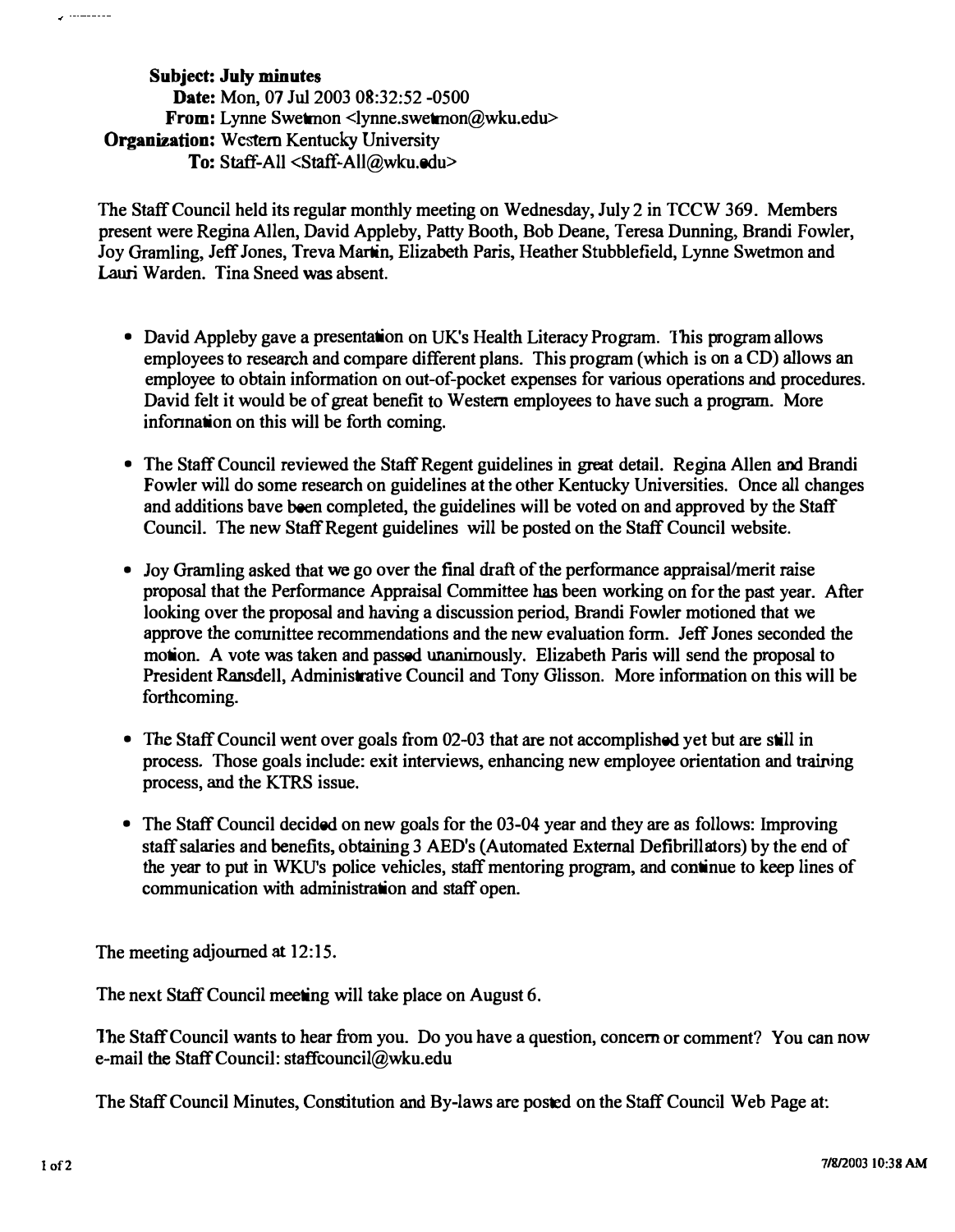Subject: August Staff Council Minutes Date: Tue, 12 Aug 2003 11:01:54 -0500 From: Lynne Swetmon <lynne.swetmon@wku.edu> Organization: Western Kentucky University To: Staff-All <Staff-AII@wku.edu>

The Staff Council held its regular monthly meeting on Wednesday, August 6 at 9:00 in the fourth floor conference room of Potter Hall. Members present were Regina Allen, David Appleby, Patty Booth, Teresa Dunning. Brandi Fowler , Joy Gramling, Jeff Jones, Treva Martin, Elizabeth Paris, Tina Sneed, Heather Stubblefield, Lynne Swetmon, Lauri Warden and ex-officio member Pat Jordan. Bob Deane was absent.

- Tony Glisson, Richard Greer, and Scott Taylor attended the Staff Council in order to bring us up-to-date on the KTRS issue. Tony, Richard, Scott, Joy Gramling, and Jeff Jones are on the Staff Council's KTRS Committee. This committee has been working hard in trying to accomplish the goal of getting approval that would allow professional/non faculty that are in the KTRS system to add accumulated sick leave to their retirement. This committee has been successful in acquiring the appropriate approval needed from Frankfort. Now that we have the approval from Frankfort, Human Resources will do some cost projections so that the Staff Council can send a recommendation to Dr. Ransdell and the Budget Council requesting funding.
- The Staff Council had some last minute discussion about the performance appraisal recommendation. After a few changes were agreed upon, Elizabeth Paris sent the recommendation to President Ransdell.
- Elizabeth Paris suggested that we set up a new committee to deal with a staff mentoring program. This new committee will come up with guidelines, check with benchmark institutions to see if they have such a program. The idea of this program basically is to have someone contact each new hire and be a contact person if they have any questions.
- The Staff Regent Guideline Committee gave an update on their findings. They researched the other state institutions to see what guidelines were in place. The research showed that Western is ahead of the other universities researched. The guidelines will be posted soon on the Staff Council Website.
- The necessary committees were assigned in order to put together the annual Fall Break Brunch for staff. The brunch will take place on Thursday, October 2. More details will be forthcoming.
- Joy Gramling gave an update on the Shared Medical Leave Bank. For the fiscal year 2002 (July 1,  $2002$  - June 30, 2003) the bank has a current balance of 1,184.50 hours. Fifty eligible employees contributed during the year, donating 1,355 hours. Nine employees used time from the bank using 1,687.50 hours. We are pleased that this program continues to be a success.
- The Staff Council is assembling a team to walk in the American Heart Walk on September 13. We hope this event will have the support of all staff employees. Anyone wishing to donate money for cardiovascular research and education can contribute to our team effort by contacting Joy Gramling."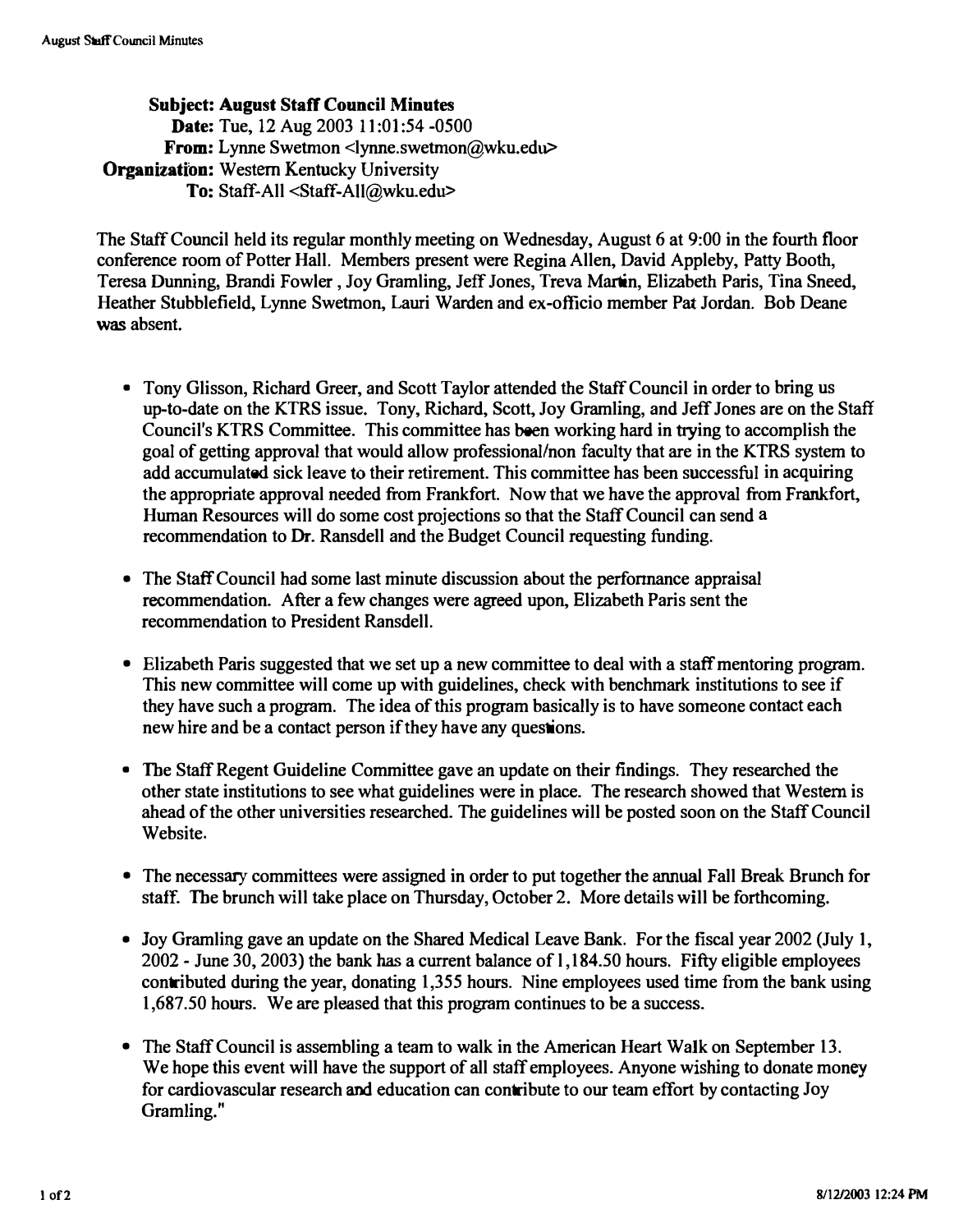The meeting adjourned at 12:15. The next regularly scheduled meeting will be held Wednesday. September 3 at 9:00 am in Academic Complex room 213.

The Staff Council wants to hear from you. Do you have a question, concern or conunent? You can now e-mail the Staff Council: staffcouncil@wku.edu

The Staff Council Minutes, Constitution and By-laws are posted on the Staff Council Web Page at: http://www.wku.edu/staffcouncil

Lynne Swetmon <Ivnne.swetmon@wku.edu> Office Associate Western Kentucky University Mathematics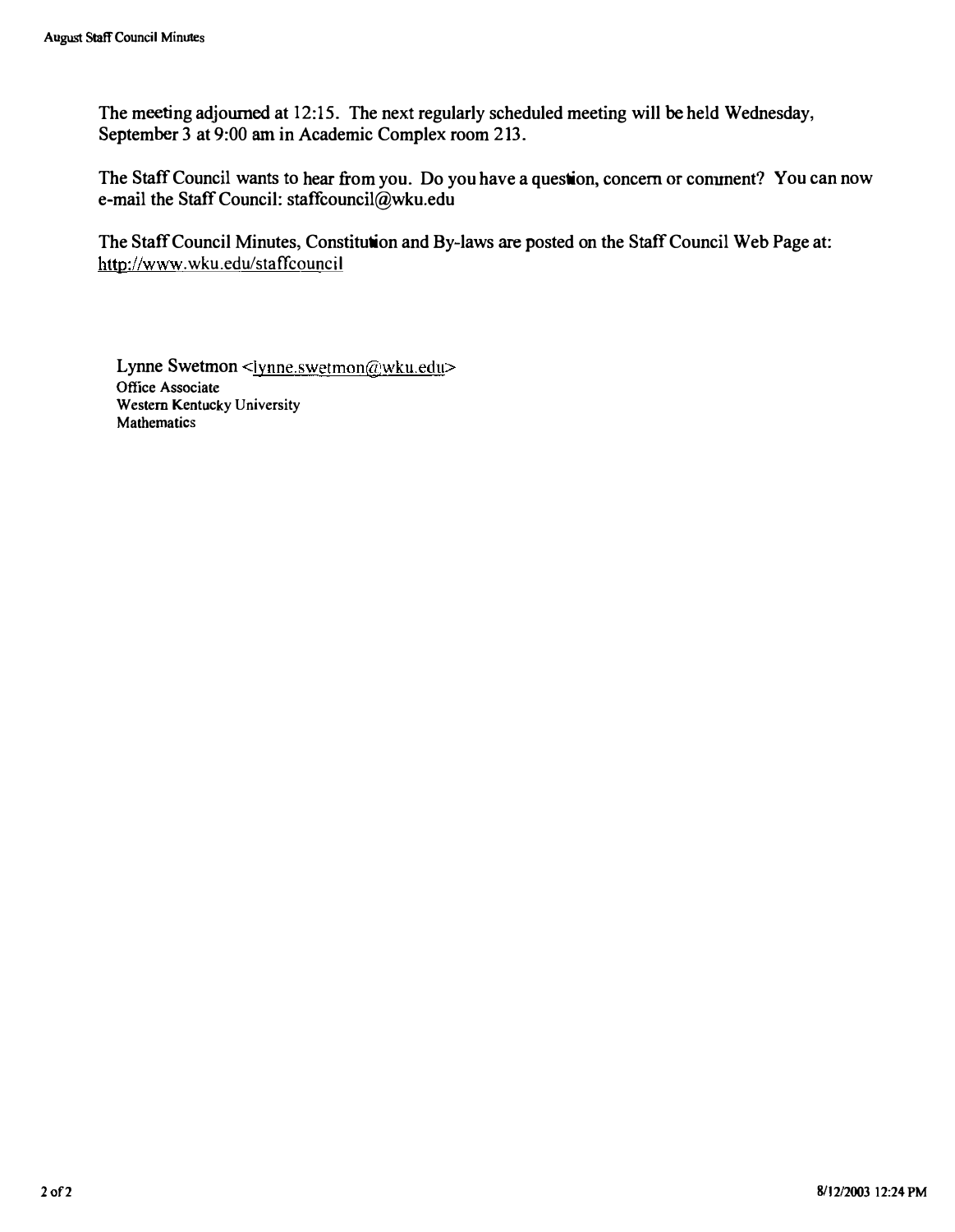Subject: September Staff Council Minuets Date: Tue, 09 Sep 2003 14:05:21 -0500 From: Lynne Swetmon <lynne.swetmon@wku.edu> **Organization:** Western Kentucky University To: Staff-All <Staff-All@wku.edu>

The Staff Council held its regular monthly meeting on Wednesday, September 3, 2003 in room 213 of the Academic Complex. Members present were Regina Allen, David Appleby, Patty Booth, Bob Deane, Teresa Dunning, Joy Gramling, Treva Martin, Elizabeth Paris, Tina Sneed, Heather Stubblefield, Lynne Swetmon, Lauri Warden, and ex-officio member Pat Jordan. Members absent were Brandi Fowler and Jeff Jones.

- Tony Glisson came to the meeting to update us on some on-going issues. He first updated us on the KTRS issue. He is working on getting some figures together to show what the cost to the University would be if KTRS employees are allowed to get paid for their sick time when retiring from the University. Tony will have a cost for us at the next regularly scheduled meeting on October 8. Secondly, Tony had us to look over a draft of a new Workplace Violence policy. After a lengthy discussion, a few word adjustments were suggested. Another draft will be looked at before being sent to the President. More information on this issue will be forthcoming.
- There was a lengthy discussion of details concerning the Fall Break Brunch. The brunch will take place on Thursday, October 2 at the Downing University Center. Brochures will be sent out within the next two weeks.
- The Staff Council is represented on the Benefits Committee by one Staff Council Member and two other members appointed by the Staff Council. David Appleby will remain as the Staff Council Representative and a vote was taken to keep Sharon Hartz on the committee. We are in the process of selecting another staff member to be on the Benefits Committee.
- An issue of counting vacation time as time worked when dealing with overtime has been brought to the Staff Council. 1bis issue was brought before the council in the past and was worked out for Facilities Management employees. However, we will take a look at this issue again as it pertains to other employees on campus. More information on this issue will be forthcoming.

The meeting adjourned at 12:15. The next regular monthly meeting will take place on Wednesday, October 8 at 9:00 in MMTH.

The Staff Council wants to hear from you. Do you have a question, concern or comment? You can now e-mail the Staff Council: staffcouncil@wku.edu

The Staff Council Minutes, Constitution and By-laws are posted on the Staff Council Web Page at: http://www.wku.edu/staffcouncil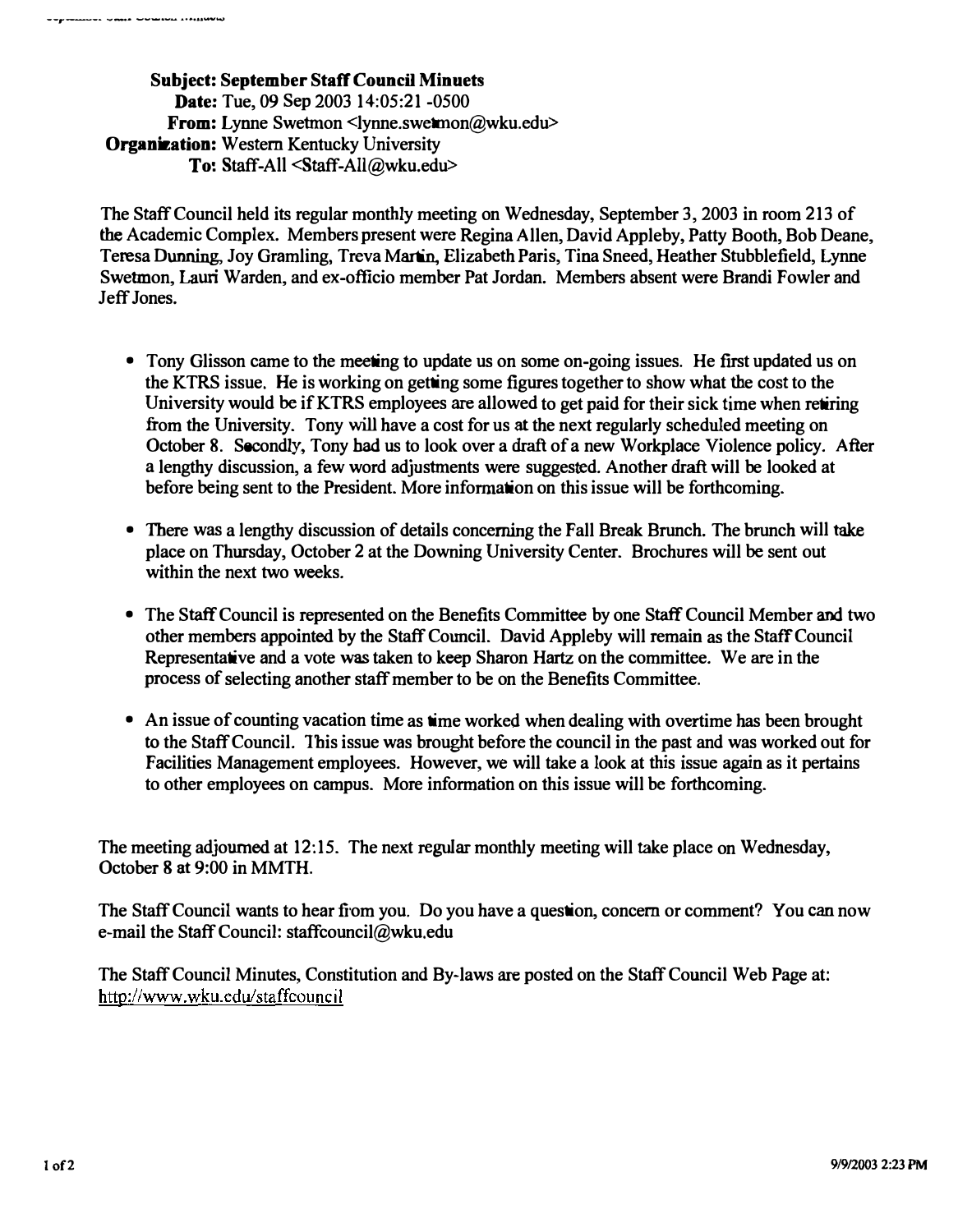SUbject: October Staff Council Minutes Date: Tue, 21 Oct 2003 12:35:38 -0500 From: Lynne Swetmon <lynne.swetmon@wku.edu> **Organization:** Western Kentucky University To: #Staff Council Mail Group <StaffCouncil@wku.edu>

The Staff Council held a special meeting on Wednesday, September 24 in MMTH 279. Members present were Regina Allen, David Appleby, Patty Booth, Robert Deane, Teresa Dunning. Brandi Fowler, ex-officio Pat Jordan, Joy Gramling, Jeff Jones, Elizabeth Paris, Tina Sneed, Heather Stubblefield, Lynne Swetmon. and Lauri Warden. Treva Martin was absent.

This meeting was held to go over last minute details for the fall break brunch.

• It was necessary for the Staff Council to appoint a new member to the benefits committee. Pat Jordan stepped down from this position because of her duties as Staff Regent. Candidates were nominated in the previous meeting. After a short discussion, a vote was taken and Bill Basham. will now serve on the benefits committee.

The meeting adjourned at 11:45.

The Staff Council held its regular monthly meeting on Wednesday, October 15 in MMTH 279. Members present were David Appleby, Robert Deane, Teresa Dunning, Brandi Fowler, ex-officio Pat Jordan, Joy Gramling, Jeff Jones, Treva Martin, Elizabeth Paris, Tina Sneed, Heather Stubblefield, Lynne Swetmon and Lauri Warden. Regina Allen and Patty Booth were absent. Special attendees include Tony Glisson, Richard Greer and Scott Taylor.

- Tony Glisson submitted information the Staff Council had requested in order to make a proposal to the Budget Council concerning the KTRS issue. After a long discussion. the Staff Council voted unanimously to submit a proposal for a policy change in the current KTRS retirement policy. More infonnation on the KTRS issue will be forthcoming.
- The Staff Council members each received a copy of a letter from Dr. Ransdell informing us that the recommendation we sent through for revisions for performance appraisal will be implemented with the exception of the Appeals Process that the Staff Council recommended. The Staff Council recommendation included the use of an independent evaluation review board to review appeals. Although our specific recommendation was not approved, there will be a new formal appeals process in place which is a definite improvement over the current system. Also, there will be training for those in charge of doing evaluations although the training will not be mandatory (the Staff Council had recommended mandatory training). A new evaluation form will be used this year.
- There was a wrap up on the fall break brunch. There were approximately 600 staff members in attendance at the brunch with 145 of those walking away with prizes. We had received many compliments on the brunch and also some complaints. We discussed ways in which we can make the event even better next year.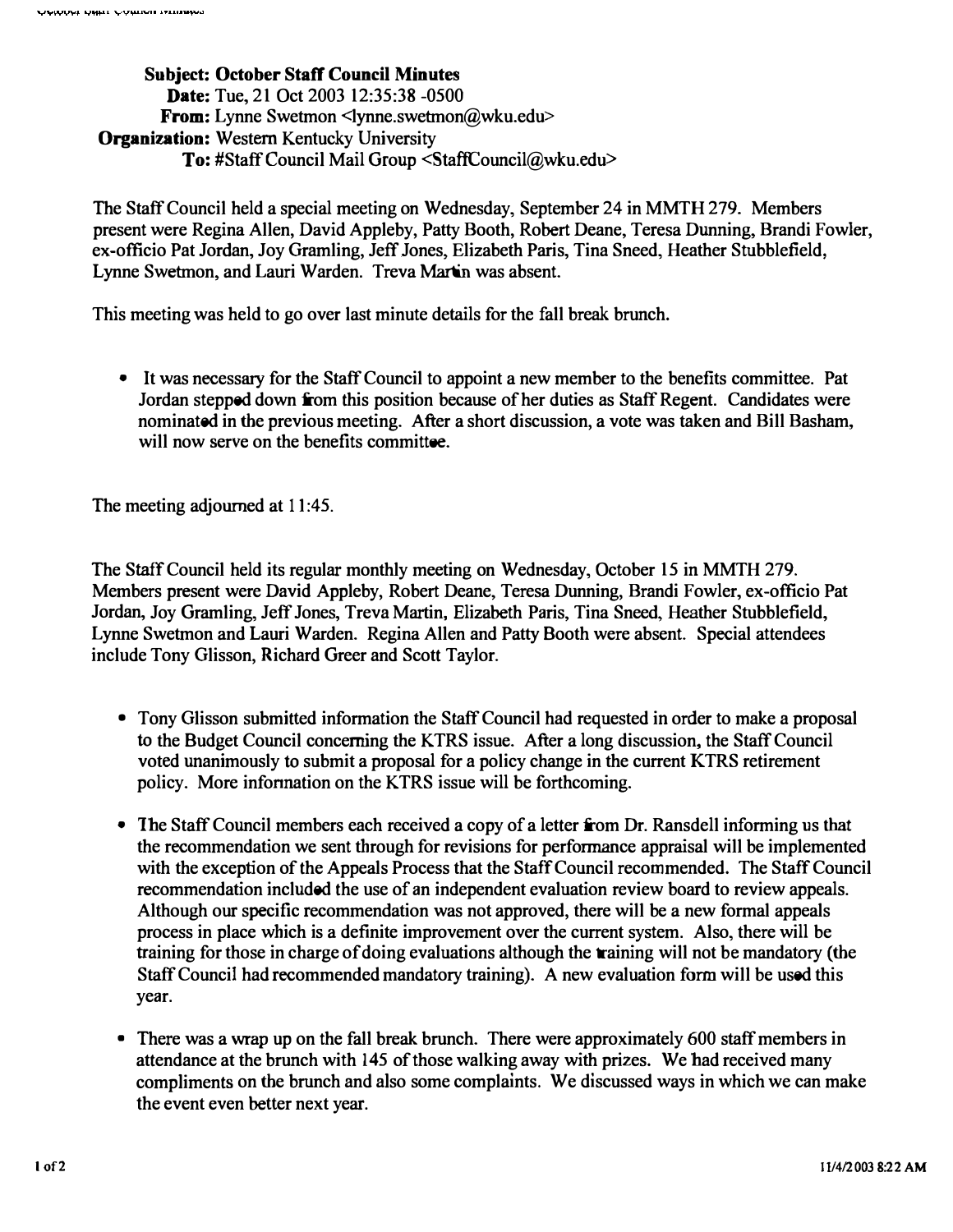- There was a lengthy discussion of the annual staff council newsletter that each staff member will receive later this month. This newsletter will inform the staff of the goals the staff council accomplished last year and the goals we hope to accomplish in the coming year.
- Heather Stubblefield reported that she has contacted the Parents Advisory Committee concerning the possibility of obtaining funding for AED's (Automatic External Defibrillators) to be put in each of Western's three police vehicles. More information on this situation is forthcoming.
- Elizabeth Paris reported on the American Heart Walk that took place on September 13, 2003. The Staff Council put together one of the nine teams from Western. The nine teams raised a total of\$2,911. The Staff Council team raised \$1640! The Staff Council had a great time and would like to thank everyone who donated and also everyone that participated.

The meeting adjourned at 12:00. The next regularly scheduled meeting will take place on Wednesday, November 5 at 9:00 in MMTH.

The Staff Council wants to hear from you. Do you have a question, concern or comment? You can now e-mail the Staff Council: staffcouncil@wku.edu

The Staff Council Minutes, Constitution and By-laws are posted on the Staff Council Web Page at: http://www.wku.edu/staffcouncil

Lynne Swetmon <lynne.swetmon@wku.edu> Office Associate Western Kentucky University **Mathematics**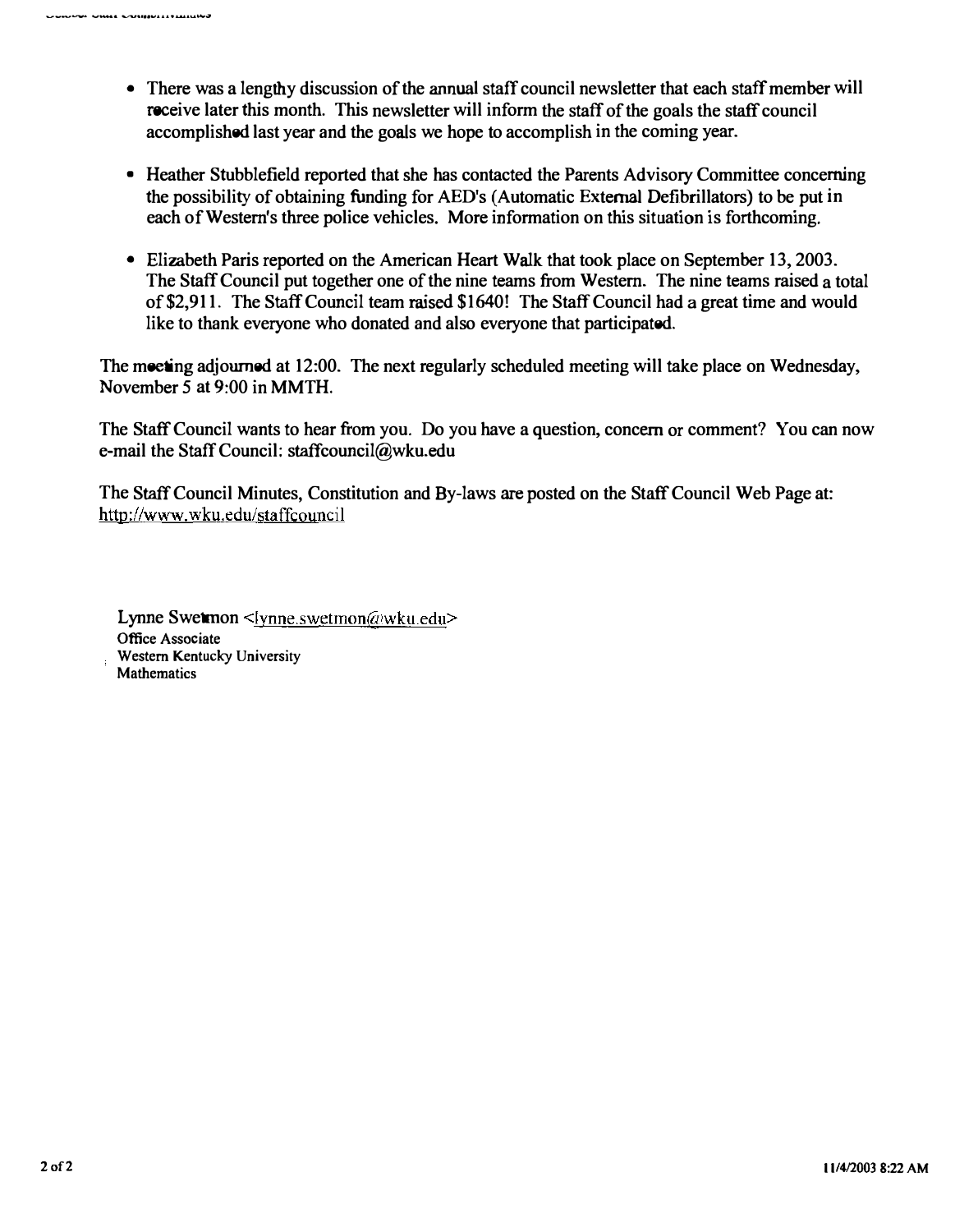Subject: November Staff Council Minutes Date: Wed, 12 Nov 2003 09:10:04 -0600 From: Lynne Swetmon <lynne.swetmon@wku.edu> **Organization:** Western Kentucky University To: Staff-All <Staff-All@wku.edu>

The Staff Council held its regular monthly meeting on Wednesday. November 6 in MMTH 279. Members present were Regina Allen, David Appleby, Patty Booth, Teresa Dunning, Brandi Fowler, Joy Gramling, Jeff Jones, Elizabeth Paris, Tina Sneed, Heather Stubblefield, Lynne Swetmon, Lauri Warden and ex-officio member Pat Jordan. Members absent were Robert Deane and Treva Martin.

- Dr. Gene Tice met with the Staff Council, as he does each year, to answer various questions raised by the staff members. The first item on the agenda was the proposed calendar that would include a three-week class term between New Year's Day and the beginning of the spring semester. The Staff Council wanted to know what effects such a calendar would have on staff. Dr. Tice did have some information about the calendar but advised us to send our concerns to the Administration. We are compiling a list of concerns and will forward to the appropriate administrative officers.
- Many staff members have expressed concern that Human Resources no longer sends letters to job applicants informing them that a job has been filled. This was a concern that we discussed with Dr. Tice. Patty Booth who is on the Staff Council and is employed in Human Resources was able to provide us with specific information. Human Resources quit sending out letters to job applicants because of the time and expense involved. There are sometimes in excess of 100 applicants for a particular job. Patty explained that applicants are able to look for infonnation concerning a position to see whether or not it has been filled on the Human Resources web site. We all agreed that correspondence should be sent to those who have actually interviewed. Dr. Tice will check into decentralizing the process. It may be best for those who have actually done the interviewing to contact the interviewee; however, policy should be established so as to insure that applicants who have actually interviewed for a job get some form of communication from WKU.
- Another item that was discussed and will be looked at is the use of vacation time as time worked when calculating overtime. It is University policy that employees are not allowed to count vacation time as time worked for calculation of overtime. This is a matter that we will be researched and more information will be forthcoming.
- Issues concerning smoking policies have been brought to the Staff Council's attention. There was a short discussion on this matter and several members volunteered to do some research on existing smoking policies. This issue will be discussed in further detail at the December meeting.
- Dr. Tice informed us that the Workplace Violence Policy is being reviewed by our legal staff and then it will go to administrative council to receive approval to be implemented.
- We had a lengthy discussion on raises for the 04-05 fiscal year. We would like to have monies made available in order to bring some staff employees closer to market. At this time, because we are unsure of the budget for 04-05, no recommendations have been made.
- Dr. Tice has assured us that if outside funding is not available, carry forward monies will be used to purchase the three AED's to be placed in the three campus police vehicles. Heather Stubblefield has also contacted the Parents Council for possible funding. More information on this will be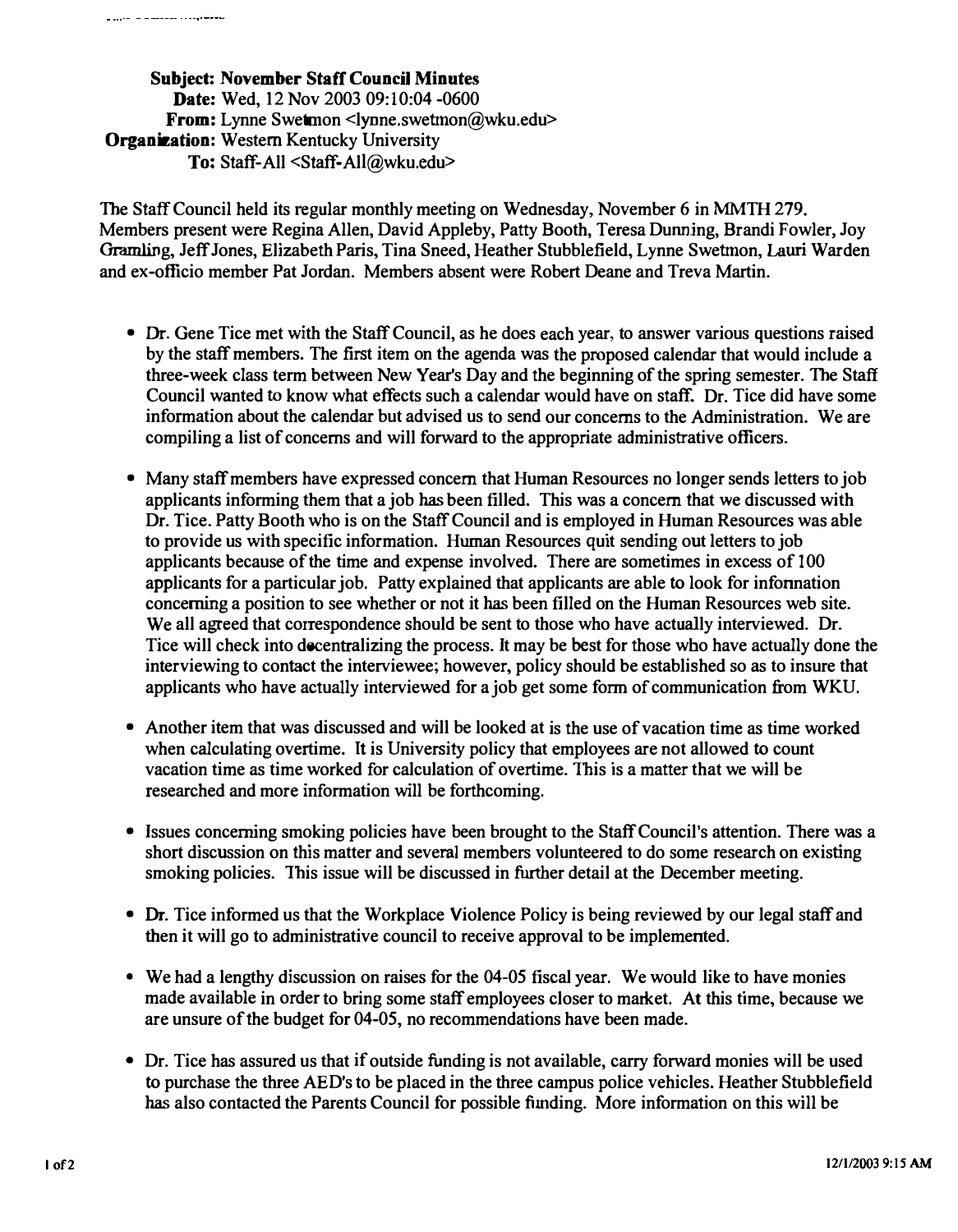forthcoming.

- Heather Stubblefield informed Dr. Tice that a new staff-mentoring program run by the Staff Council is recommended to begin in January 2004. A letter from the Staff Council will be sent to all new employees welcoming them to campus, introducing them to the Staff Council and offering a mentoring service to them. New employees can contact their mentor to help answer questions about the campus, policy and procedures, or to get directions. The Staff Council believes that this will help the new employees as well as benefiting the University by supporting goal #3 in Western's Strategic Plan: Recruit and retain quality faculty and staff.
- Elizabeth Paris and Tony Glisson will continue working on a proposal concerning the KTRS issue to send to the President. This proposal would ask that KTRS employees be allowed to use accrued sick time toward their retirement.
- A committee was formed to research the advantages or disadvantages of having a pool of days called "paid-time off" rather than sick and vacation days. The committee members are Patty Booth, Jeff Jones, Pat Jordan, David Appleby, and Regina Allen. More information on this issue will be forthcoming.

The meeting adjourned at 12:00. The next monthly meeting will take place on Wednesday, December 3 at 9:00.

The Staff Council wants to hear from you. Do you have a question, concern or comment? You can now e-mail the Staff Council: staffcouncil@wku.edu

The Staff Council Minutes, Constitution and By-laws are posted on the Staff Council Web Page at: http://www.wku.edu/staffcouncil

Lynne Swetmon <Iynne.swetmon@wku.edu> Office Associate Western Kentucky University **Mathematics**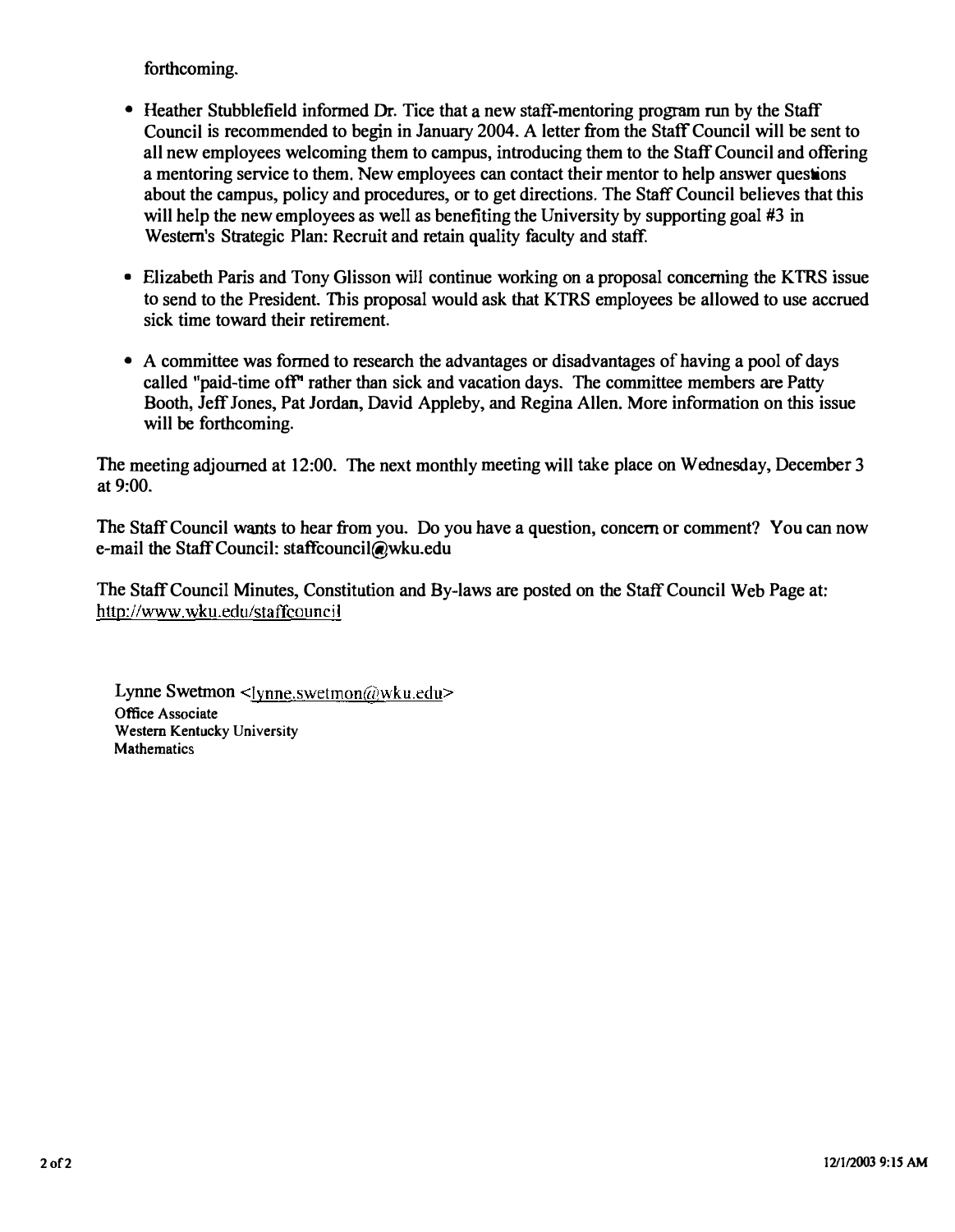SUbject: Staff Council December Minutes Date: Wed, 10 Dec 2003 14:13:13 -0600 From: Lynne Swetmon <lynne.swetmon@wku.edu> Organization: Western Kentucky University To: Staff-All <Staff-All@wklLedu>

The Staff Council held its regular monthly meeting on Wednesday, December 3 in the 2nd fioor conference room at the Preston Center. Members present were Regina Allen, David Appleby, Patty Booth, Robert Deane, Teresa Dunning, Brandi Fowler, Joy Gramling, Jeff Jones, Treva Martin, Elizabeth Paris, Tina Sneed, Heather Stubblefield, Lyune Swetmon, Lauri Warden, and ex-officio member Pat Jordan.

- Tony Glisson attended the Staff Council meeting in order to update us on an Exit Interview Policy that will be implemented in the near future. An employee that leaves employment of the university will need to complete a checklist of tasks before departing. Also, the employee will have an opportunity to complete a form giving their reason for leaving WKU.
- Elizabeth Paris distributed a final drafl of a memorandum that will be sent to President Ransdell requesting a policy change in the current KTRS policy. The change would allow current KTRS staff employees to apply accumulated sick leave towards retirement credit. After a short discussion and a few changes, the Staff Council agreed that the letter should be sent to Dr. Ransdell.
- A concern was brought to one of the Staff Council members concerning the departure of so many WKU police from the force. Bob Deane informed us that a full force is considered 24. However. currently there are only 18 on the force. One point that was brought up was salary. It seems a lot of WKU police have received their training through Western and then move on to the city force or other forces that pay more. Bob Deane already had plans to address this issue with President Ransdell before this concern was brought before the Staff Council. More information on this situation will be forthcoming.
- The appraisal committee met with Tony Glisson and was able to report the following. Training for the new appraisal and evaluation system has begun. Training will be given for doing evaluations properly.
- The Staff Council was informed that the new January calendar has been postponed for the January 2005 term but is still a possibility for the January 2006 term. The Council will continue to discuss the pros and cons of this issue and make the staff employee's wishes known to those making the final decision.
- Patty Booth announced that the "Paid Time Off" issue has been tabled. Each Staff Council member received many e-mails concerning this matter after it was brought up at the last Staff Council meeting. Paid Time Off would take the place of the current vacation and sick leave time. This may be revisited again in the future.
- Heather Stubblefield reported on the "Staff Mentoring Project". The objective of this program is to offer mentoring to new staff members. The Staff Council will have a standing staff mentoring committee made up of three Staff Council members who will rotate off afler one year. The mentor is responsible for answering questions the mentee may have concerning where buildings are on